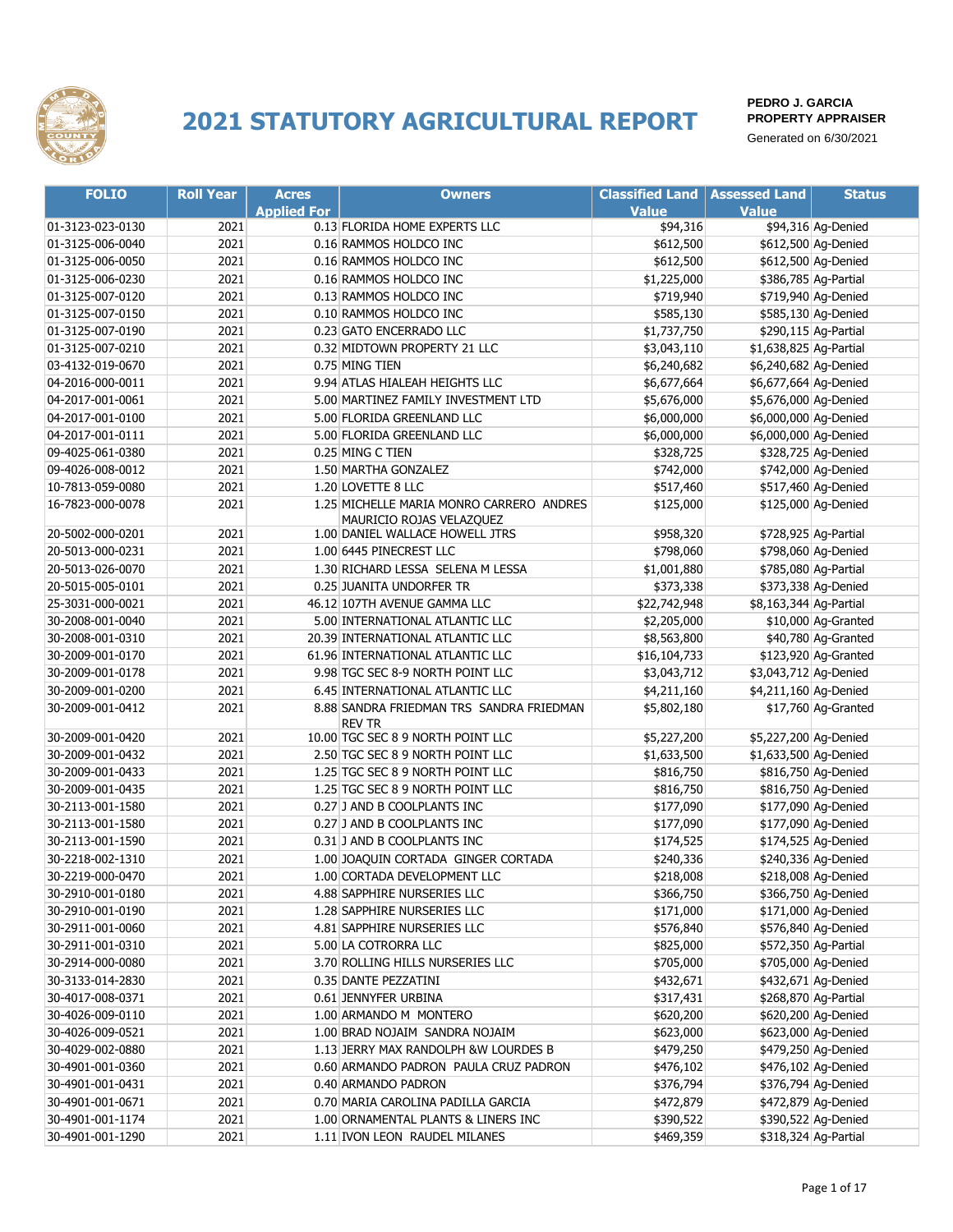

| <b>FOLIO</b>     | <b>Roll Year</b> | <b>Acres</b>       | <b>Owners</b>                                            | <b>Classified Land</b> | <b>Assessed Land</b>   | <b>Status</b>        |
|------------------|------------------|--------------------|----------------------------------------------------------|------------------------|------------------------|----------------------|
|                  |                  | <b>Applied For</b> |                                                          | <b>Value</b>           | <b>Value</b>           |                      |
| 30-4903-003-0010 | 2021             |                    | 5.00 MACHADO FAMILY LTD PARTNERSHIP #3                   | \$1,635,720            |                        | \$343,600 Ag-Partial |
| 30-4924-001-0150 | 2021             |                    | 0.99 GD GLORIA DELGADO MINOR KEVIN                       | \$569,250              |                        | \$569,250 Ag-Denied  |
|                  |                  |                    | <b>OBREGON</b>                                           |                        |                        |                      |
| 30-4924-001-0300 | 2021             |                    | 1.80 RODOLFO J DOMINGUEZ &W OLGA T                       | \$603,750              |                        | \$449,040 Ag-Partial |
| 30-4924-001-0370 | 2021             |                    | 1.02 JOSE A PEREZ MARIELA PEREZ                          | \$586,500              |                        | \$586,500 Ag-Denied  |
| 30-4924-001-0890 | 2021             |                    | 1.50 ALBERTO FERNANDEZ & ALBERTO J                       | \$618,930              |                        | \$299,547 Ag-Partial |
| 30-4924-001-0961 | 2021             |                    | <b>FERNANDEZ JTRS</b><br>1.00 MARIA ESTHER PEREZ         | \$575,000              |                        | \$575,000 Ag-Denied  |
| 30-4924-001-1051 | 2021             |                    | 1.47 PEDRO VALDES                                        | \$505,425              |                        | \$505,425 Ag-Denied  |
| 30-4924-001-1350 | 2021             |                    | 0.40 CARLOS LUNA LE REM MICHAEL SANTINO                  | \$646,875              |                        | \$646,875 Ag-Denied  |
|                  |                  |                    | LUNA                                                     |                        |                        |                      |
| 30-4924-001-1420 | 2021             |                    | 1.08 ARN INVESTMENTS GROUP LLC                           | \$621,000              |                        | \$621,000 Ag-Denied  |
| 30-4924-001-1530 | 2021             |                    | 1.11 ANA JULIA RODRIGUEZ                                 | \$635,375              |                        | \$635,375 Ag-Denied  |
| 30-4924-001-1650 | 2021             |                    | 2.21 SIGLER ESTATES LLC                                  | \$762,450              |                        | \$762,450 Ag-Denied  |
| 30-4924-001-1750 | 2021             |                    | 1.08 ARN INVESTMENTS GROUP LLC                           | \$644,000              |                        | \$644,000 Ag-Denied  |
| 30-4924-001-1800 | 2021             |                    | 1.06 PEDRO JORGE RODRIGUEZ &W ELSA                       | \$530,000              |                        | \$256,100 Ag-Partial |
| 30-4924-001-1980 | 2021             |                    | 2.16 HUMBERTO TORRES YADIRA TORRES                       | \$745,200              |                        | \$745,200 Ag-Denied  |
| 30-4924-001-1990 | 2021             |                    | 1.08 HUMBERTO TORRES YADIRA TORRES                       | \$621,000              |                        | \$621,000 Ag-Denied  |
| 30-4924-001-2070 | 2021             |                    | 2.00 ROGER VELAZQUEZ                                     | \$748,650              |                        | \$748,650 Ag-Denied  |
| 30-4924-001-2190 | 2021             |                    | 5.00 CELIA ALESSANDRINI                                  | \$1,067,200            |                        | \$9,280 Ag-Granted   |
| 30-4924-001-2360 | 2021             |                    | 2.10 SIGLER ESTATES LLC                                  | \$765,900              |                        | \$765,900 Ag-Denied  |
| 30-4925-000-0021 | 2021             |                    | 1.54 ROGERIO MARZAN & W BEATRIZ                          | \$616,308              |                        | \$616,308 Ag-Denied  |
| 30-4925-000-0091 | 2021             |                    | 2.53 PATRICIA MARIA LUIS TRS ANGELO AGREDA               | \$759,000              |                        | \$118,560 Ag-Partial |
|                  |                  |                    | <b>REV TR</b>                                            |                        |                        |                      |
| 30-4925-000-0380 | 2021             |                    | 5.00 RANCHO RECREO ENTERPRISES LLC                       | \$1,046,500            | \$1,046,500 Ag-Denied  |                      |
| 30-4925-000-0401 | 2021             |                    | 2.50 ALEJANDRO FIGUEREDO CLAUDIA CAMARGO                 | \$769,350              |                        | \$769,350 Ag-Denied  |
| 30-4925-000-0481 | 2021             |                    | 4.86 CARMEN ONTANEDA ROJAS NABILA ROJAS                  | \$1,115,500            |                        | \$447,325 Ag-Partial |
| 30-4925-000-0510 | 2021             |                    | 4.87 ALESSANDRIA HOLDINGS CORP                           | \$1,120,100            | \$1,120,100 Ag-Denied  |                      |
| 30-4925-000-0631 | 2021             |                    | 1.00 BLANCA O SMITH                                      | \$796,950              |                        | \$796,950 Ag-Partial |
| 30-4925-000-0640 | 2021             |                    | 1.13 SIGLER FARMS LLC                                    | \$649,750              |                        | \$649,750 Ag-Denied  |
| 30-4925-000-0641 | 2021             |                    | 1.13 SIGLER FARMS LLC                                    | \$649,750              |                        | \$649,750 Ag-Denied  |
| 30-4925-000-0691 | 2021             |                    | 4.32 DAVID ROTHMAN                                       | \$993,600              |                        | \$574,575 Ag-Partial |
| 30-4932-034-4060 | 2021             |                    | 6.50 KENDALL 8 ACRES LLC                                 | \$6,229,080            | \$6,229,080 Ag-Partial |                      |
| 30-4932-034-4070 | 2021             |                    | 1.09 KENDALL 8 ACRES LLC                                 | \$2,136,600            | \$2,136,600 Ag-Denied  |                      |
| 30-4932-034-4080 | 2021             |                    | 1.13 KENDALL 8 ACRES LLC                                 | \$2,213,055            | \$2,213,055 Ag-Denied  |                      |
| 30-5008-001-0120 | 2021             |                    | 0.93 OLGA FARINAS DAVID S FARINAS                        | \$482,040              |                        | \$326,790 Ag-Partial |
| 30-5009-000-0781 | 2021             |                    | 1.34 VICTOR H CONCEPCION APSARA MEDINA<br><b>SUAREZ</b>  | \$600,038              |                        | \$600,038 Ag-Denied  |
| 30-5016-000-0140 | 2021             |                    | 2.32 DAWN ANGULO                                         | \$850,466              |                        | \$678,791 Ag-Partial |
| 30-5016-000-0220 | 2021             |                    | 0.86 JUAN CARLOS SILVA MARTHA PATRICIA<br>SILVA          | \$449,544              |                        | \$449,544 Ag-Partial |
| 30-5017-000-0050 | 2021             |                    | 1.00 ALEXANDER ALBERT FERNANDEZ MARIA<br>JULIANA RAMIREZ | \$479,160              |                        | \$417,322 Ag-Partial |
| 30-5020-000-0500 | 2021             |                    | 0.50 ALBERTO ROMANACH YVETTE ROMANACH                    | \$450,845              |                        | \$450,845 Ag-Denied  |
| 30-5031-000-0400 | 2021             |                    | 1.05 KIMBER MATTHEW LONG CYNTHIA VANN                    | \$136,500              |                        | \$136,500 Ag-Denied  |
| 30-5801-000-0025 | 2021             |                    | 4.76 RAMON QUINONES                                      | \$452,200              |                        | \$452,200 Ag-Denied  |
| 30-5801-000-0070 | 2021             |                    | 4.76 LAZARO RAMOS MARLENE PEREZ                          | \$452,200              |                        | \$452,200 Ag-Denied  |
| 30-5801-000-0910 | 2021             |                    | 4.81 MARICELA RIVERO MIGUEL RIVERO                       | \$456,950              |                        | \$64,750 Ag-Partial  |
| 30-5811-000-1920 | 2021             |                    | 4.20 GERMAN MONTES JTRS GERMAN A MONTES                  | \$42,000               |                        | \$42,000 Ag-Denied   |
|                  |                  |                    | <b>JTRS</b>                                              |                        |                        |                      |
| 30-5812-000-0055 | 2021             |                    | 4.39 ERNESTO VISBAL YOEISYS HERNANDEZ                    | \$373,150              |                        | \$223,190 Ag-Partial |
| 30-5812-000-0055 | 2021             |                    | 4.39 ERNESTO VISBAL YOEISYS HERNANDEZ                    | \$373,150              |                        | \$223,190 Ag-Partial |
| 30-5812-000-0055 | 2021             |                    | 4.39 ERNESTO VISBAL YOEISYS HERNANDEZ                    | \$373,150              |                        | \$223,190 Ag-Partial |
| 30-5812-000-0100 | 2021             |                    | 4.63 ALEXIS LAPEYRE LUCY GLED HERRERA                    | \$393,550              |                        | \$289,600 Ag-Partial |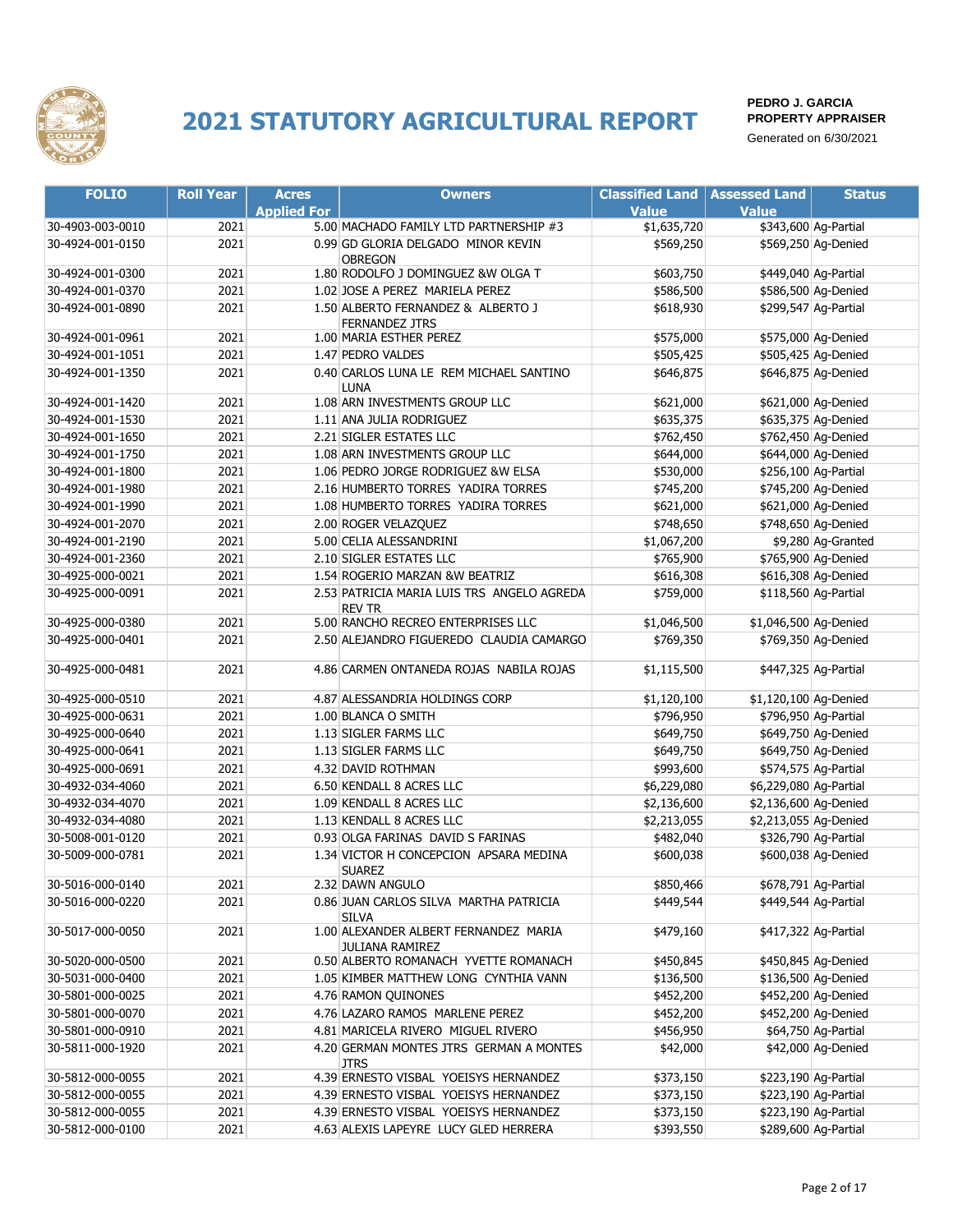

| <b>FOLIO</b>     | <b>Roll Year</b> | <b>Acres</b>       | <b>Owners</b>                                                        | <b>Classified Land   Assessed Land</b> |              | <b>Status</b>        |
|------------------|------------------|--------------------|----------------------------------------------------------------------|----------------------------------------|--------------|----------------------|
|                  |                  | <b>Applied For</b> |                                                                      | <b>Value</b>                           | <b>Value</b> |                      |
| 30-5813-000-0030 | 2021             |                    | 5.00 MIGUEL DIAZ                                                     | \$350,000                              |              | \$350,000 Ag-Partial |
| 30-5814-000-0060 | 2021             |                    | 2.50 STACY L SMITH LE REM CRISTAL R<br>MARTINEZ ETAL                 | \$73,125                               |              | \$73,125 Ag-Denied   |
| 30-5814-000-0183 | 2021             |                    | 5.00 FREDDY NAVAS MARIA NAVAS                                        | \$250,000                              |              | \$250,000 Ag-Denied  |
| 30-5814-000-0270 | 2021             |                    | 4.20 EDB NURSERY INC                                                 | \$210,000                              |              | \$86,500 Ag-Partial  |
| 30-5814-000-0290 | 2021             |                    | 5.00 SUSANA NIEBLA                                                   | \$250,000                              |              | \$133,150 Ag-Partial |
| 30-5815-000-0020 | 2021             |                    | 2.50 HERLING ANA ROSELL                                              | \$100,000                              |              | \$100,000 Ag-Denied  |
| 30-5815-000-0200 | 2021             |                    | 2.50 YADIRA VAZQUEZ                                                  | \$100,000                              |              | \$100,000 Ag-Denied  |
| 30-5815-000-0793 | 2021             |                    | 4.70 FAUSTINO JOSE GONZALEZ                                          | \$164,500                              |              | \$164,500 Ag-Denied  |
| 30-5815-000-0990 | 2021             |                    | 2.50 NORGES RODRIGUEZ                                                | \$87,500                               |              | \$87,500 Ag-Denied   |
| 30-5815-000-1010 | 2021             |                    | 4.35 REINALDO DIAZ                                                   | \$175,600                              |              | \$103,975 Ag-Partial |
| 30-5815-000-1100 | 2021             |                    | 4.73 FRANK SILVA CARMEN ANGELICA BADILLO                             | \$189,600                              |              | \$90,880 Ag-Partial  |
| 30-5815-000-1102 | 2021             |                    | 4.73 DANIEL FONTAINE MARIA TORRES                                    | \$189,200                              |              | \$189,200 Ag-Partial |
| 30-5816-000-0630 | 2021             |                    | 2.35 USA KROME PROPERTIES LLC                                        | \$70,800                               |              | \$70,800 Ag-Denied   |
| 30-5821-000-0045 | 2021             |                    | 5.00 NADINA RUIDIAZ                                                  | \$100,000                              |              | \$98,845 Ag-Partial  |
| 30-5822-000-0024 | 2021             |                    | 2.50 DANIEL RIVERO ELIANEYS BASULTO                                  | \$87,500                               |              | \$87,500 Ag-Denied   |
| 30-5822-000-0032 | 2021             |                    | 5.00 MAE AND ACANDA TRANSPORT INC                                    | \$200,000                              |              | \$200,000 Ag-Denied  |
| 30-5822-000-0082 | 2021             |                    | 2.50 DRAGON FRUIT NATURE FARMS LLC                                   | \$17,500                               |              | \$17,500 Ag-Denied   |
| 30-5822-000-0110 | 2021             |                    | 5.00 COVENI GROUP LLC INC                                            | \$175,000                              |              | \$175,000 Ag-Denied  |
| 30-5822-000-0134 | 2021             |                    | 2.03 FELIPE D BLANCO                                                 | \$71,050                               |              | \$71,050 Ag-Partial  |
| 30-5822-000-0143 | 2021             |                    | 3.00 ALEJOS FARM INC                                                 | \$120,000                              |              | \$120,000 Ag-Denied  |
| 30-5822-000-0161 | 2021             |                    | 5.00 ALEXANDER ARENCIBIA                                             | \$200,000                              |              | \$200,000 Ag-Denied  |
| 30-5822-000-0340 | 2021             |                    | 0.50 BIENVENIDO GONZALEZ VLADIMIR SAHADA                             | \$188,000                              |              | \$188,000 Ag-Partial |
| 30-5822-000-0400 | 2021             |                    | 5.00 JULIA CRAIG                                                     | \$200,000                              |              | \$200,000 Ag-Denied  |
| 30-5823-000-0015 | 2021             |                    | 5.26 RODOBALDO IGLESIAS LILIAN MARTINEZ                              | \$263,000                              |              | \$263,000 Ag-Denied  |
| 30-5823-000-0410 | 2021             |                    | 4.70 DEGREGORI LLC                                                   | \$235,000                              |              | \$235,000 Ag-Denied  |
| 30-5823-000-0600 | 2021             |                    | 2.50 DELSY ALFARO ALEXIS HERNANDEZ<br><b>RIVERON</b>                 | \$100,000                              |              | \$100,000 Ag-Denied  |
| 30-5823-000-0640 | 2021             |                    | 5.00 BAIRO ERREGUIN MA ERREGUIN                                      | \$162,500                              |              | \$162,500 Ag-Denied  |
| 30-5823-000-0810 | 2021             |                    | 10.00 KROME GROWN FARMS CORP                                         | \$400,000                              |              | \$400,000 Ag-Denied  |
| 30-5823-000-0850 | 2021             |                    | 5.00 JULIA CRAIG                                                     | \$200,000                              |              | \$200,000 Ag-Denied  |
| 30-5823-000-0960 | 2021             |                    | 4.00 AN PRODUCES LLC                                                 | \$200,000                              |              | \$148,625 Ag-Partial |
| 30-5824-000-0020 | 2021             |                    | 4.00 THOMAS E MENTELOS TRS MARJORIE D<br><b>BAILEY MARITAL TRUST</b> | \$298,200                              |              | \$298,200 Ag-Denied  |
| 30-5824-000-0027 | 2021             |                    | 5.00 GEORGE FERNANDEZ                                                | \$294,000                              |              | \$159,078 Ag-Partial |
| 30-5824-000-0040 | 2021             |                    | 9.70 EDGAR F MOSCOSO                                                 | \$678,720                              |              | \$678,720 Ag-Denied  |
| 30-5824-000-0042 | 2021             |                    | 4.70 DAVID GUILLERMO MARRERO COLLAZO                                 | \$329,000                              |              | \$11,750 Ag-Granted  |
| 30-5824-000-0046 | 2021             |                    | 4.70 NELSON GUZMAN                                                   | \$329,000                              |              | \$329,000 Ag-Denied  |
| 30-5824-000-0055 | 2021             |                    | 4.62 BELLO SOL CORPORATION                                           | \$323,400                              |              | \$323,400 Ag-Denied  |
| 30-5824-000-0065 | 2021             |                    | 4.73 HIGH STAR RANCH LLC                                             | \$331,380                              |              | \$116,730 Ag-Partial |
| 30-5824-000-0070 | 2021             |                    | 4.73 ORLEY MARTINEZ                                                  | \$331,380                              |              | \$11,835 Ag-Granted  |
| 30-5824-000-0074 | 2021             |                    | 4.81 CURRENT OWNER                                                   | \$336,700                              |              | \$336,700 Ag-Denied  |
| 30-5824-000-0077 | 2021             |                    | 4.73 JOSE ANGEL ROBAINA                                              | \$331,380                              |              | \$131,580 Ag-Partial |
| 30-5824-000-0090 | 2021             |                    | 4.81 RASHEL CRUZ YAMPIEL BAEZ                                        | \$336,700                              |              | \$113,930 Ag-Partial |
| 30-5825-000-0140 | 2021             |                    | 5.00 MACH 1 TURBINE LLC                                              | \$375,000                              |              | \$375,000 Ag-Denied  |
| 30-5825-000-0252 | 2021             |                    | 5.35 ORNAMENTAL PLANTS AND LINERS INC                                | \$399,000                              |              | \$399,000 Ag-Denied  |
| 30-5825-000-0260 | 2021             |                    | 4.00 17705 LLC                                                       | \$426,000                              |              | \$426,000 Ag-Denied  |
| 30-5825-000-0280 | 2021             |                    | 5.02 GUAVA FARM I LLC                                                | \$376,500                              |              | \$240,738 Ag-Partial |
| 30-5825-000-0350 | 2021             |                    | 5.00 TONY FORTE                                                      | \$328,192                              |              | \$328,192 Ag-Denied  |
| 30-5825-000-0430 | 2021             |                    | 5.00 EMILIA MOLINA LE REM DAVID MOLINA JR                            | \$375,000                              |              | \$375,000 Ag-Denied  |
| 30-5825-000-0740 | 2021             |                    | 9.08 GUAVA FARM I LLC                                                | \$544,860                              |              | \$21,794 Ag-Granted  |
| 30-5826-000-0036 | 2021             |                    | 2.50 YUNIERT MANUEL VARGAS FERNANDEZ<br>TERESA ODALYS GARCIA ARTEAGA | \$300,000                              |              | \$300,000 Ag-Denied  |
| 30-5826-000-0037 | 2021             |                    | 4.50 RODNEY KHADOO ANN MARIE KHADOO                                  | \$300,000                              |              | \$300,000 Ag-Denied  |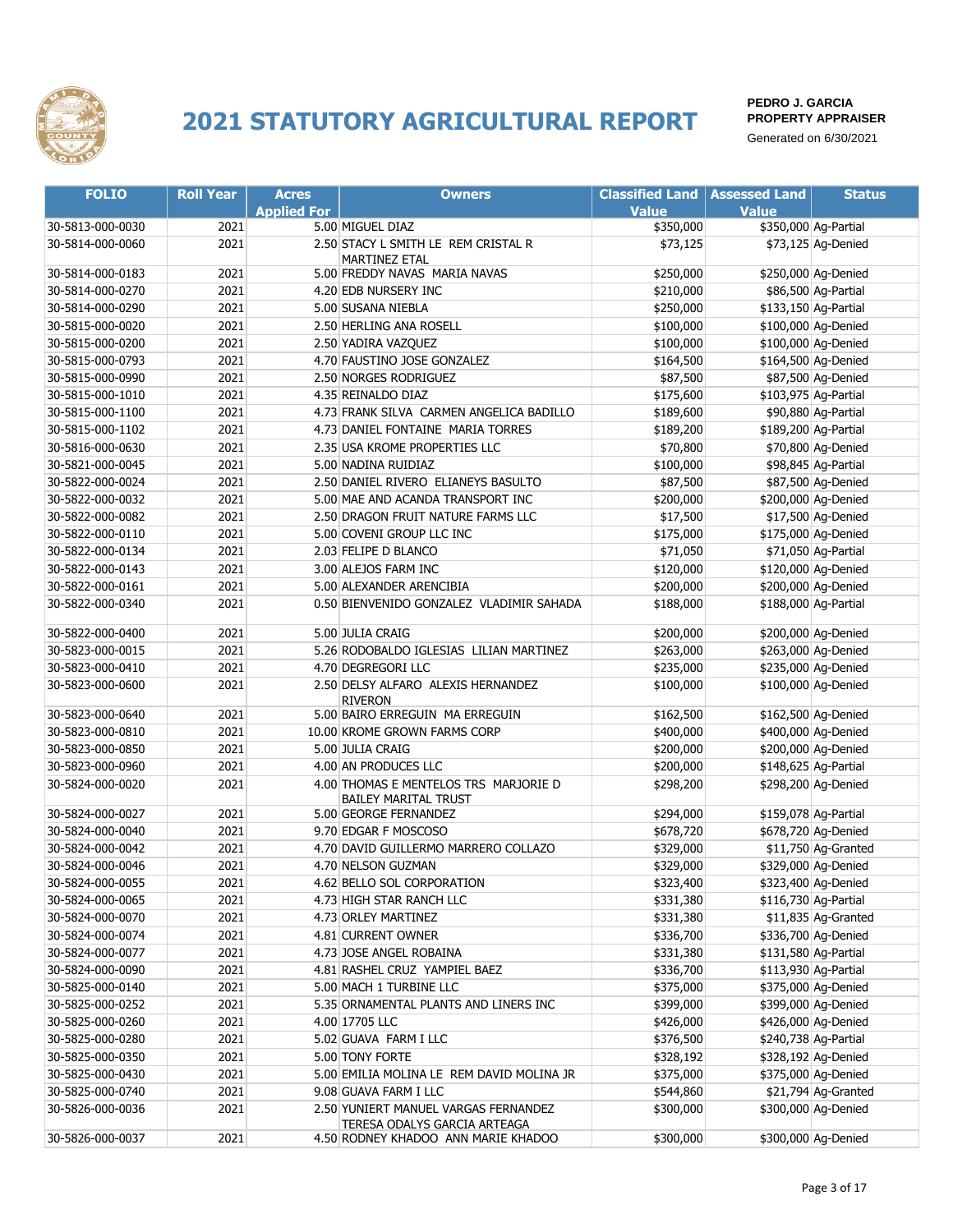

| <b>FOLIO</b>     | <b>Roll Year</b> | <b>Acres</b>       | <b>Owners</b>                                                       | <b>Classified Land</b> | <b>Assessed Land</b> | <b>Status</b>        |
|------------------|------------------|--------------------|---------------------------------------------------------------------|------------------------|----------------------|----------------------|
|                  |                  | <b>Applied For</b> |                                                                     | <b>Value</b>           | <b>Value</b>         |                      |
| 30-5826-000-0041 | 2021             |                    | 2.30 NICOLAS F FALERO                                               | \$115,000              |                      | \$115,000 Ag-Denied  |
| 30-5826-000-0050 | 2021             |                    | 2.50 BAIRO ERREGUIN MA ERREGUIN                                     | \$125,000              |                      | \$125,000 Ag-Denied  |
| 30-5826-000-0051 | 2021             |                    | 2.50 JOSE L RODRIGUEZ GOMEZ TERESA                                  | \$125,000              |                      | \$125,000 Ag-Denied  |
|                  |                  |                    | <b>RODRIGUEZ</b>                                                    |                        |                      |                      |
| 30-5826-000-0174 | 2021             |                    | 5.00 YENNIEL ARMAS GONZALEZ                                         | \$300,000              |                      | \$300,000 Ag-Denied  |
| 30-5826-000-0280 | 2021             |                    | 1.25 HELIODORO & JORGE F ALVAREZ                                    | \$62,500               |                      | \$62,500 Ag-Partial  |
| 30-5826-000-0310 | 2021             |                    | 5.00 MARIA MARTINEZ TRS MARIA MARTINEZ<br><b>REVOCABLE TR</b>       | \$250,000              |                      | \$250,000 Ag-Denied  |
| 30-5826-000-0320 | 2021             |                    | 10.00 MARIA MARTINEZ TRS MARIA MARTINEZ<br>REVOCABLE TR             | \$300,000              |                      | \$300,000 Ag-Denied  |
| 30-5826-000-0340 | 2021             |                    | 5.00 MARIA MARTINEZ TRS MARIA MARTINEZ<br>REVOCABLE TR              | \$250,000              |                      | \$250,000 Ag-Denied  |
| 30-5826-000-0470 | 2021             |                    | 2.50 ALVAREZ BROTHERS REAL ESTATE LLC                               | \$125,000              |                      | \$125,000 Ag-Granted |
| 30-5826-000-0530 | 2021             |                    | 2.50 JULIA CRAIG                                                    | \$125,000              |                      | \$125,000 Ag-Denied  |
| 30-5826-000-0550 | 2021             |                    | 2.50 JULIA GRAIG                                                    | \$125,000              |                      | \$125,000 Ag-Denied  |
| 30-5826-000-0760 | 2021             |                    | 3.75 JULIO C MACIAS                                                 | \$112,000              |                      | \$112,000 Ag-Denied  |
| 30-5826-000-0770 | 2021             |                    | 8.60 ANA MARYS RODRIGUEZ                                            | \$265,800              |                      | \$127,200 Ag-Partial |
| 30-5827-000-0040 | 2021             |                    | 1.54 ILIAN H BORRERO SILVIA AGUIRRE                                 | \$99,775               |                      | \$99,775 Ag-Denied   |
| 30-5827-000-0080 | 2021             |                    | 20.00 SOLAR DAIRY LLC                                               | \$600,000              |                      | \$400,674 Ag-Partial |
| 30-5827-000-0410 | 2021             |                    | 5.00 JOSE LUIS MORERA                                               | \$225,000              |                      | \$126,230 Ag-Partial |
| 30-5827-000-0660 | 2021             |                    | 2.03 ARMANDO CARDENTEY                                              | \$91,350               |                      | \$91,350 Ag-Denied   |
| 30-5827-000-0680 | 2021             |                    | 2.50 MELQUIES GONZALEZ FAUSTINO GONZALEZ                            | \$112,500              |                      | \$112,500 Ag-Denied  |
|                  |                  |                    |                                                                     |                        |                      |                      |
| 30-5827-000-1240 | 2021             |                    | 2.50 CARLOS ALEJANDRO CABRERA CARLOS A<br>CABRERA JR                | \$112,500              |                      | \$112,500 Ag-Denied  |
| 30-5827-000-1260 | 2021             |                    | 2.50 CARLOS ALEJANDRO CABRERA JR                                    | \$112,500              |                      | \$70,000 Ag-Partial  |
| 30-5827-000-1540 | 2021             |                    | 7.50 CATELLANOS FARMS LLC                                           | \$225,000              |                      | \$30,678 Ag-Partial  |
| 30-5827-000-1545 | 2021             |                    | 2.50 REINEL CAIRO PUPO                                              | \$112,500              |                      | \$112,500 Ag-Denied  |
| 30-5827-000-1800 | 2021             |                    | 5.00 JOSE L MORERA                                                  | \$225,000              |                      | \$198,440 Ag-Partial |
| 30-5827-000-2330 | 2021             |                    | 2.50 AUTO TRANSPORT SOLUTION LLC                                    | \$112,500              |                      | \$112,500 Ag-Denied  |
| 30-5827-000-2340 | 2021             |                    | 2.50 AUTO TRANSPORT SOLUTION LLC                                    | \$112,500              |                      | \$112,500 Ag-Denied  |
| 30-5827-000-2350 | 2021             |                    | 2.50 AUTO TRANSPORT SOLUTION LLC                                    | \$99,000               |                      | \$99,000 Ag-Denied   |
| 30-5827-000-2360 | 2021             |                    | 2.20 AUTO TRANSPORT SOLUTION LLC                                    | \$99,000               |                      | \$99,000 Ag-Denied   |
| 30-5827-000-2440 | 2021             |                    | 2.50 MIAMI CITRUS INC                                               | \$112,500              |                      | \$112,500 Ag-Denied  |
| 30-5827-000-2530 | 2021             |                    | 3.62 MIAMI CITRUS INC                                               | \$162,900              |                      | \$162,900 Ag-Denied  |
| 30-5827-000-2550 | 2021             |                    | 2.14 MIAMI CITRUS INC                                               | \$96,300               |                      | \$96,300 Ag-Denied   |
| 30-5828-000-0090 | 2021             |                    | 7.50 ALEXANDRIA INVESTMENT LLC                                      | \$245,250              |                      | \$245,250 Ag-Denied  |
| 30-5828-000-0372 | 2021             |                    | 2.50 YAYMA TRAVIESO                                                 | \$87,500               |                      | \$87,500 Ag-Denied   |
| 30-5828-000-0490 | 2021             |                    | 8.94 LEONEL RODRIGUEZ                                               | \$312,900              |                      | \$312,900 Ag-Denied  |
| 30-5828-000-1130 | 2021             |                    | 1.50 CARIDAD MOREJON                                                | \$52,500               |                      | \$52,500 Ag-Denied   |
| 30-5828-000-1200 | 2021             |                    | 1.36 EMMA MARURI                                                    | \$47,600               |                      | \$47,600 Ag-Denied   |
| 30-5828-000-1220 | 2021             |                    | 1.36 EMMA MARURI                                                    | \$47,600               |                      | \$47,600 Ag-Denied   |
| 30-5828-000-1260 | 2021             |                    | 1.36 EMMA C MARURI                                                  | \$47,600               |                      | \$47,600 Ag-Denied   |
| 30-5828-000-1280 | 2021             |                    | 1.70 HEMRAJ BADREE VISHWANIE TAIJRAM                                | \$59,500               |                      | \$59,500 Ag-Denied   |
| 30-5828-000-2230 | 2021             |                    | 2.50 NIURKY AND MANDY INVESTMENT LLC                                | \$87,500               |                      | \$87,500 Ag-Denied   |
| 30-5828-000-2410 | 2021             |                    | 1.89 CHIMELI INVESTMENT LLC                                         | \$66,255               |                      | \$66,255 Ag-Denied   |
|                  |                  |                    |                                                                     |                        |                      |                      |
| 30-5828-000-3790 | 2021             |                    | 1.44 MARIO RAMON BOLANOS GONZALEZ BELKIS<br><b>BOLANOS GONZALEZ</b> | \$50,400               |                      | \$50,400 Ag-Denied   |
| 30-5828-000-3800 | 2021             |                    | 1.36 PROSPERO PADILLA                                               | \$47,600               |                      | \$47,600 Ag-Denied   |
| 30-5828-000-3820 | 2021             |                    | 1.36 PROSPERO PADILLA                                               | \$47,600               |                      | \$47,600 Ag-Denied   |
| 30-5828-000-4250 | 2021             |                    | 1.79 ANDRES REYNOSO ISIDRA VEGA                                     | \$62,650               |                      | \$62,650 Ag-Denied   |
| 30-5828-000-4270 | 2021             |                    | 1.77 ROBERTO TORRES &W ELINICE                                      | \$61,950               |                      | \$61,950 Ag-Denied   |
| 30-5828-000-4460 | 2021             |                    | 5.00 JAIME SAIDENSTAT LE REM JAIME<br>SAIDENSTAT TRS                | \$175,000              |                      | \$175,000 Ag-Denied  |
| 30-5828-000-4470 | 2021             |                    | 2.50 JAIME SAIDENSTAT LE REM JAIME<br>SAIDENSTAT TRS                | \$87,500               |                      | \$87,500 Ag-Denied   |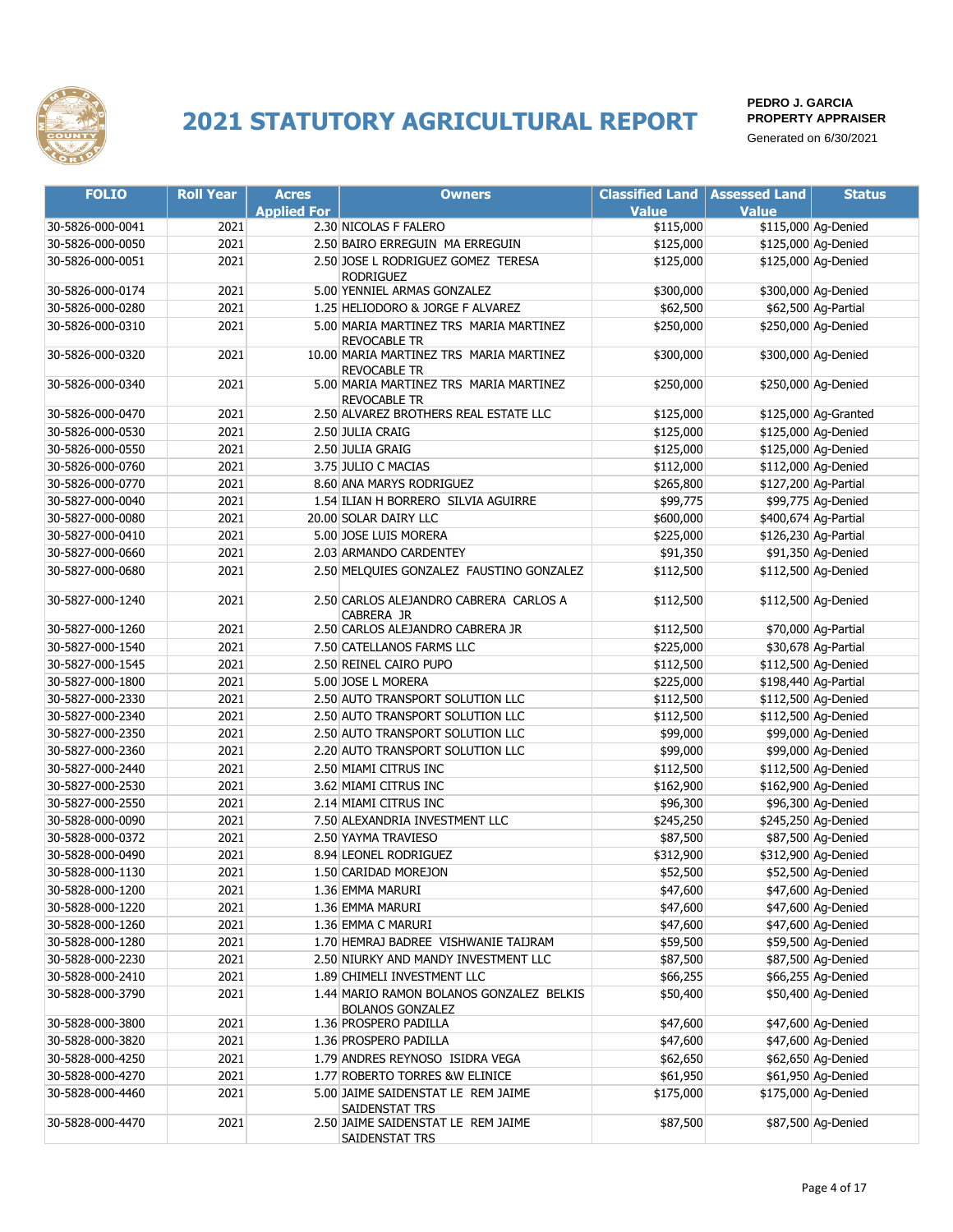

| <b>FOLIO</b>     | <b>Roll Year</b> | <b>Acres</b>       | <b>Owners</b>                                                     | <b>Classified Land   Assessed Land</b> |                       | <b>Status</b>        |
|------------------|------------------|--------------------|-------------------------------------------------------------------|----------------------------------------|-----------------------|----------------------|
|                  |                  | <b>Applied For</b> |                                                                   | <b>Value</b>                           | <b>Value</b>          |                      |
| 30-5828-000-4560 | 2021             |                    | 1.81 ALSIR RAHAMAN &W KALLAWATTIE                                 | \$87,500                               |                       | \$64,927 Ag-Partial  |
| 30-5828-000-4600 | 2021             |                    | 4.00 CARLOS V MAYO AVILA JENNY OROZCO                             | \$65,625                               |                       | \$65,625 Ag-Denied   |
| 30-5828-000-4880 | 2021             |                    | 1.50 IRIZABET CARBALLO                                            | \$52,500                               |                       | \$52,500 Ag-Denied   |
| 30-5828-000-4890 | 2021             |                    | 0.75 IRIZABET CARBALLO                                            | \$52,500                               |                       | \$52,500 Ag-Denied   |
| 30-5828-000-4930 | 2021             |                    | 2.50 FRANCISCO B PAJON                                            | \$87,500                               |                       | \$87,500 Ag-Denied   |
| 30-5828-000-4990 | 2021             |                    | 1.42 EDELFO HERNANDEZ VELAZQUEZ JOSEFA DE                         | \$49,700                               |                       | \$29,540 Ag-Partial  |
|                  |                  |                    | <b>LEON BARRIOS</b>                                               |                                        |                       |                      |
| 30-5834-000-0720 | 2021             |                    | 5.00 ZOUYK FARMS LLC                                              | \$225,000                              |                       | \$225,000 Ag-Denied  |
| 30-5834-000-1095 | 2021             |                    | 5.00 DISLAINE S ALONSO                                            | \$225,000                              |                       | \$225,000 Ag-Denied  |
| 30-5834-000-4090 | 2021             |                    | 7.75 YOLAFER LLC                                                  | \$348,750                              |                       | \$348,750 Ag-Denied  |
| 30-5835-000-0012 | 2021             |                    | 4.34 DISLAINE SANCHEZ ALONSO HECTOR                               | \$238,700                              |                       | \$238,700 Ag-Denied  |
|                  |                  |                    | <b>ALONSO BARROSO</b>                                             |                                        |                       |                      |
| 30-5835-000-0013 | 2021             |                    | 1.00 WADEN VENTO LIMA                                             | \$254,650                              |                       | \$254,650 Ag-Denied  |
| 30-5835-000-0023 | 2021             |                    | 5.00 PEDRO J HERNANDEZ TRS PEDRO J<br>HERNANDEZ REV TRUST         | \$275,000                              |                       | \$275,000 Ag-Denied  |
| 30-5835-000-0147 | 2021             |                    | 5.67 MIAMI SEAFOOD AQUACULTURE HOLDING<br>LLC                     | \$316,800                              |                       | \$316,800 Ag-Denied  |
| 30-5836-000-0085 | 2021             |                    | 5.00 MARISELA ETEIVINA LOPEZ GRAMAJIO                             | \$325,000                              |                       | \$325,000 Ag-Denied  |
|                  |                  |                    | ELMER OMAR GRAMAJO PEREZ                                          |                                        |                       |                      |
| 30-5836-002-0220 | 2021             |                    | 4.70 CRISMA LAND CORPORATION                                      | \$305,175                              |                       | \$11,268 Ag-Granted  |
| 30-5908-000-0051 | 2021             |                    | 39.13 NOLIM DEVELOPMENT ONE INC                                   | \$2,543,450                            |                       | \$93,912 Ag-Granted  |
| 30-5917-000-0061 | 2021             |                    | 9.92 WEST MIAMI DEVELOPMENT CORP                                  | \$545,380                              |                       | \$23,798 Ag-Granted  |
| 30-5928-000-0042 | 2021             |                    | 1.15 GREGORIO H M MONTES DE OCA TRS<br>MELIAN FAMILY LIVING TRUST | \$210,722                              |                       | \$177,293 Ag-Partial |
| 30-5928-000-0045 | 2021             |                    | 1.11 GREGORIO H M MONTES DE OCA TRS<br>MELIAN FAMILY LIVING TRUST | \$206,802                              |                       | \$102,072 Ag-Partial |
| 30-5929-000-0800 | 2021             |                    | 10.00 HILDA H ROGER VINCENT A ROGER                               | \$450,000                              |                       | \$35,000 Ag-Granted  |
| 30-5930-000-0070 | 2021             |                    | 5.00 GUAVA FARM I LLC                                             | \$325,000                              |                       | \$12,000 Ag-Granted  |
| 30-5930-000-0130 | 2021             |                    | 5.00 HILDA H ROGER VINCENT A ROGER                                | \$325,000                              |                       | \$325,000 Ag-Denied  |
| 30-5930-000-0151 | 2021             |                    | 4.50 NELSON D FONSECA                                             | \$291,850                              |                       | \$145,825 Ag-Partial |
| 30-5930-000-0190 | 2021             |                    | 2.50 AMERICAN PIPELINE CONSTRUCTION LLC                           | \$187,500                              |                       | \$187,500 Ag-Denied  |
| 30-5930-000-0380 | 2021             |                    | 2.14 COSETTE MATEO                                                | \$160,500                              |                       | \$160,500 Ag-Denied  |
| 30-5930-000-0435 | 2021             |                    | 4.38 LEXRO GROUP INC                                              | \$284,700                              |                       | \$121,725 Ag-Partial |
| 30-5930-000-0590 | 2021             |                    | 20.16 GUAVA FARM II LLC                                           | \$1,008,000                            |                       | \$48,384 Ag-Granted  |
| 30-5930-000-0640 | 2021             |                    | 10.36 HILDA H ROGER VINCENT A ROGER                               | \$569,800                              |                       | \$206,725 Ag-Partial |
| 30-5930-000-1750 | 2021             |                    | 2.20 KOOL NURSERY LLC                                             | \$191,250                              |                       | \$40,385 Ag-Partial  |
| 30-5930-000-1770 | 2021             |                    | 2.31 LAZARA RODRIGUEZ MARITZA MACHADO                             | \$173,250                              |                       | \$173,250 Ag-Denied  |
| 30-5930-000-2020 | 2021             |                    | 5.00 PRIME DEVELOPMENT AND INVESTMENT                             | \$325,000                              |                       | \$289,330 Ag-Partial |
|                  |                  |                    | <b>CORPORATION</b>                                                |                                        |                       |                      |
| 30-5930-000-2050 | 2021             |                    | 5.18 HILDA H ROGER VINCENT A ROGER                                | \$336,700                              |                       | \$72,250 Ag-Partial  |
| 30-5930-000-2270 | 2021             |                    | 2.59 FLORIDIAN FARMS LLC                                          | \$194,250                              |                       | \$114,500 Ag-Partial |
| 30-5930-000-2520 | 2021             |                    | 5.18 GUAVA FIRMS I LLC                                            | \$336,700                              |                       | \$12,432 Ag-Granted  |
| 30-5931-000-0150 | 2021             |                    | 2.13 MISAIL VALLADARES MORALES MAURA DIAZ<br>VAZOUEZ              | \$138,450                              |                       | \$138,450 Ag-Denied  |
| 30-5931-000-0350 | 2021             |                    | 5.19 GUAVA FARM I LLC                                             | \$285,340                              |                       | \$140,965 Ag-Partial |
| 30-5931-000-1160 | 2021             |                    | 39.19 GUAVA FARM II LLC                                           | \$2,155,175                            |                       | \$94,044 Ag-Granted  |
| 30-5932-000-0050 | 2021             |                    | 15.00 GUAVA FARM I LLC                                            | \$450,000                              |                       | \$36,000 Ag-Granted  |
| 30-5932-000-4520 | 2021             |                    | 1.52 IVAN ROMERO PAULA TORO                                       | \$136,440                              |                       | \$136,440 Ag-Denied  |
| 30-5932-000-5010 | 2021             |                    | 1.83 JUAN M SANTOS                                                | \$165,420                              |                       | \$165,420 Ag-Denied  |
| 30-5932-001-0010 | 2021             |                    | 28.90 AGRO MODA LLC                                               | \$1,444,750                            | \$1,444,750 Ag-Denied |                      |
| 30-5932-001-0020 | 2021             |                    | 5.98 AGRO MODA LLC                                                | \$537,750                              |                       | \$537,750 Ag-Denied  |
| 30-5932-001-0045 | 2021             |                    | 5.25 HILDA H ROGER VINCENT A ROGER                                | \$223,125                              |                       | \$223,125 Ag-Denied  |
| 30-5932-001-0132 | 2021             |                    | 8.53 JOELLE ADER                                                  | \$319,875                              |                       | \$319,875 Ag-Denied  |
| 30-5932-001-0140 | 2021             |                    | 10.50 HILDA H ROGER VINCENT A ROGER                               | \$393,750                              |                       | \$393,750 Ag-Denied  |
| 30-6007-000-0381 | 2021             |                    | 0.37 CLUB MARINER LLC                                             | \$83,250                               |                       | \$83,250 Ag-Denied   |
| 30-6020-000-0090 | 2021             |                    | 17.50 CRYSTAL VILLAS LLC                                          | \$1,260,000                            | \$1,260,000 Ag-Denied |                      |
|                  |                  |                    |                                                                   |                                        |                       |                      |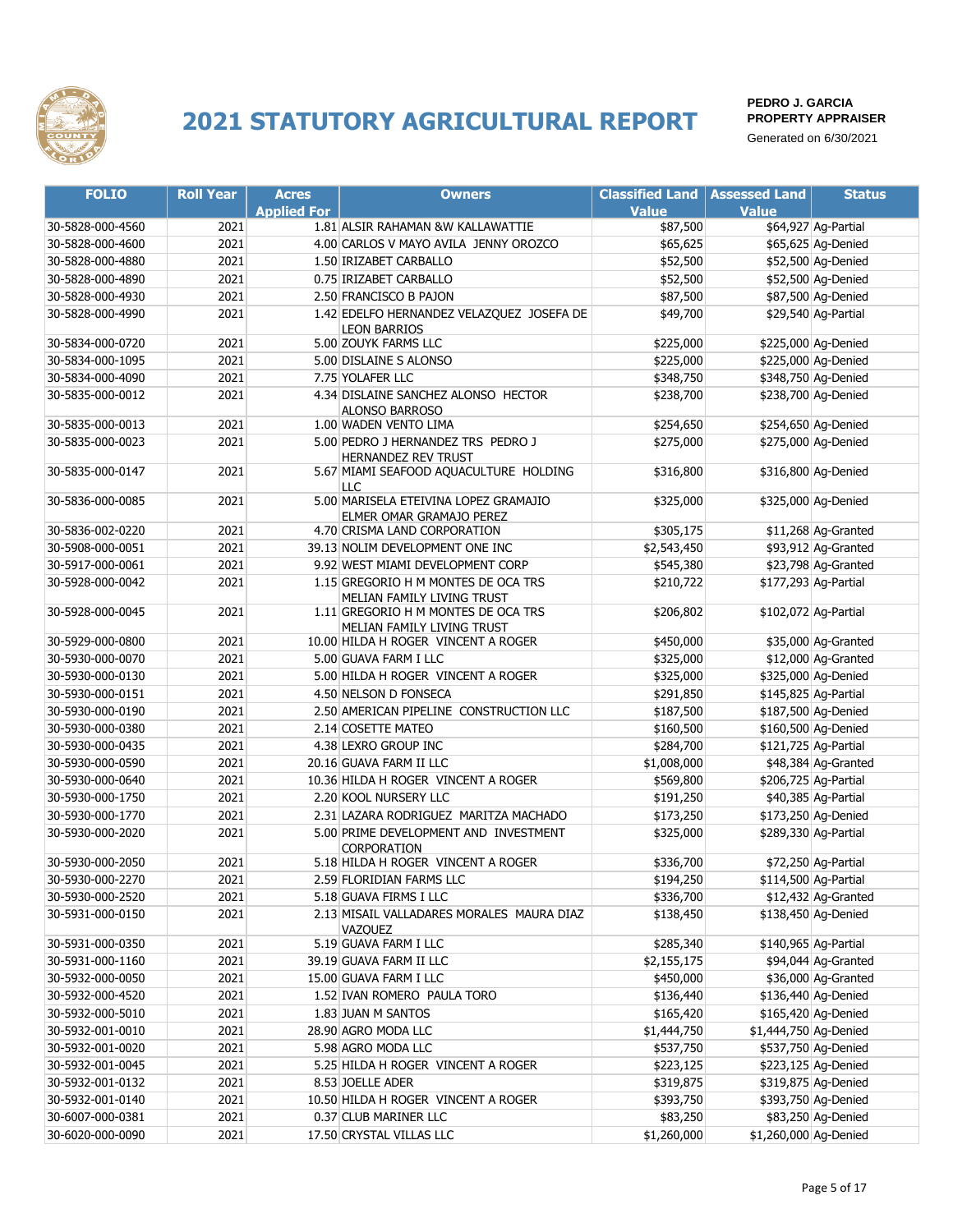

| <b>FOLIO</b>     | <b>Roll Year</b> | <b>Acres</b>       | <b>Owners</b>                                          | <b>Classified Land</b> | <b>Assessed Land</b>   | <b>Status</b>        |
|------------------|------------------|--------------------|--------------------------------------------------------|------------------------|------------------------|----------------------|
|                  |                  | <b>Applied For</b> |                                                        | <b>Value</b>           | <b>Value</b>           |                      |
| 30-6020-000-0100 | 2021             |                    | 4.00 CRYSTAL VILLAS LLC                                | \$440,000              |                        | \$440,000 Ag-Denied  |
| 30-6020-000-0120 | 2021             |                    | 2.50 CRYSTAL VILLAS LLC                                | \$230,000              |                        | \$230,000 Ag-Denied  |
| 30-6020-000-0130 | 2021             |                    | 18.00 CRYSTAL VILLAS LLC                               | \$1,296,000            | \$1,296,000 Ag-Denied  |                      |
| 30-6020-000-0140 | 2021             |                    | 17.00 CRYSTAL VILLAS LLC                               | \$1,224,000            | \$1,224,000 Ag-Denied  |                      |
| 30-6020-000-0150 | 2021             |                    | 20.00 CRYSTAL VILLAS LLC                               | \$1,440,000            | \$1,440,000 Ag-Partial |                      |
| 30-6020-000-0160 | 2021             |                    | 10.00 INCA INVESTMENTS INC                             | \$720,000              |                        | \$720,000 Ag-Denied  |
| 30-6029-000-0200 | 2021             |                    | 10.84 TOWER ROAD GARDENS INC                           | \$921,400              |                        | \$921,400 Ag-Denied  |
| 30-6029-000-0210 | 2021             |                    | 7.08 TOWER ROAD GARDENS INC                            | \$601,800              |                        | \$601,800 Ag-Denied  |
| 30-6031-000-0030 | 2021             |                    | 30.00 DAP LAND HOLDINGS LLC                            | \$1,500,000            | \$1,500,000 Ag-Denied  |                      |
| 30-6031-000-0040 | 2021             |                    | 9.77 DAP LAND HOLDINGS LLC                             | \$488,500              |                        | \$488,500 Ag-Denied  |
| 30-6031-000-0050 | 2021             |                    | 38.49 DAP LAND HOLDINGS LLC                            | \$1,924,500            | \$1,924,500 Ag-Denied  |                      |
| 30-6031-000-0090 | 2021             |                    | 19.47 DAP LAND HOLDINGS LLC                            | \$973,500              |                        | \$973,500 Ag-Denied  |
| 30-6031-000-0110 | 2021             |                    | 10.00 TOWER ROAD GARDENS INC                           | \$500,000              |                        | \$500,000 Ag-Denied  |
| 30-6031-000-0111 | 2021             |                    | 10.00 TOWER ROAD GARDENS INC                           | \$500,000              |                        | \$500,000 Ag-Denied  |
| 30-6801-000-0027 | 2021             |                    | 4.74 RAMESH M LALL SHAMEENA N MANDALL                  | \$284,160              |                        | \$182,660 Ag-Partial |
|                  |                  |                    | LALL                                                   |                        |                        |                      |
| 30-6801-000-0154 | 2021             |                    | 4.90 EDUARDO GUILLEN MARTA P GUILLEN                   | \$311,520              |                        | \$71,960 Ag-Partial  |
| 30-6801-000-0171 | 2021             |                    | 1.23 LEDYS GARCIA                                      | \$86,100               |                        | \$86,100 Ag-Denied   |
| 30-6801-000-0200 | 2021             |                    | 9.30 ORNAMENTAL PLANTS AND LINERS INC                  | \$694,350              |                        | \$22,219 Ag-Granted  |
| 30-6801-000-0211 | 2021             |                    | 14.62 19400 KROME LLC                                  | \$1,023,680            | \$1,023,680 Ag-Denied  |                      |
| 30-6801-000-0215 | 2021             |                    | 14.88 KROME AG LAND LLC                                | \$1,014,160            |                        | \$50,708 Ag-Granted  |
| 30-6801-000-1570 | 2021             |                    | 1.50 EL GALLO DE ORO INVESTMENT INC                    | \$105,000              |                        | \$105,000 Ag-Denied  |
| 30-6802-000-0085 | 2021             |                    | 4.51 MICHAEL PEREZ                                     | \$263,835              |                        | \$30,085 Ag-Partial  |
| 30-6802-000-0120 | 2021             |                    | 4.86 EL MAMEYAR CORPORATION                            | \$292,500              |                        | \$20,340 Ag-Granted  |
| 30-6802-000-0131 | 2021             |                    | 2.31 KRISTIE MARIE VAZQUEZ SANDRA SAUMA                | \$150,150              |                        | \$150,150 Ag-Denied  |
| 30-6802-000-0145 | 2021             |                    | 2.08 SING MING LIU WAI CHI LIU                         | \$150,150              |                        | \$53,560 Ag-Partial  |
| 30-6802-000-0152 | 2021             |                    | 2.50 AVOCADO SUNSETS LLC                               | \$137,800              |                        | \$102,800 Ag-Partial |
| 30-6802-000-0170 | 2021             |                    | 2.37 FELIPE ZULUAGA ANDREA M CARCACH                   | \$154,050              |                        | \$154,050 Ag-Denied  |
| 30-6802-000-0173 | 2021             |                    | 2.50 ROGER FARMS NURSERY CORP                          | \$160,550              |                        | \$41,855 Ag-Partial  |
| 30-6802-000-0176 | 2021             |                    | 1.72 TODD ROBERT WALTON SANDRA IBETH<br><b>OSPINA</b>  | \$111,800              |                        | \$111,800 Ag-Denied  |
| 30-6802-000-0183 | 2021             |                    | 1.51 MARTHA J CARDONA                                  | \$98,150               |                        | \$98,150 Ag-Denied   |
| 30-6802-000-0185 | 2021             |                    | 2.38 ELIZABET PAULA                                    | \$154,700              |                        | \$154,700 Ag-Denied  |
| 30-6802-000-0189 | 2021             |                    | 3.57 1 GREEN FIELDS INTERNATIONAL INC LUIS             | \$217,750              |                        | \$217,750 Ag-Denied  |
| 30-6802-000-0214 | 2021             |                    | PADILLA<br>4.88 DANNY GREGORIO NUNEZ MARIA AMERICA     | \$285,480              |                        | \$285,480 Ag-Denied  |
|                  |                  |                    | <b>NUNEZ</b>                                           |                        |                        |                      |
| 30-6802-000-0223 | 2021             |                    | 4.00 IORIS BRITO YUSMARA FERNANDEZ                     | \$317,480              |                        | \$317,480 Ag-Partial |
| 30-6802-000-0225 | 2021             |                    | 5.43 PEDRO R TORRES SISMAY TORRES                      | \$317,362              |                        | \$317,362 Ag-Denied  |
| 30-6803-000-0041 | 2021             |                    | 2.51 ISMENIA IZQUIERDO JUAN CARLOS<br>ARENCIBIA        | \$131,775              |                        | \$23,275 Ag-Partial  |
| 30-6803-000-0060 | 2021             |                    | 2.81 WANEK FARMS INC                                   | \$168,600              |                        | \$168,600 Ag-Denied  |
| 30-6803-000-0062 | 2021             |                    | 3.00 ELA FERNANDEZ TRS FERNANDEZ FAMILY                | \$203,858              |                        | \$59,708 Ag-Partial  |
|                  |                  |                    | LIVING TR                                              |                        |                        |                      |
| 30-6803-000-0064 | 2021             |                    | 2.00 YUDITH PEREZ                                      | \$128,400              |                        | \$48,054 Ag-Partial  |
| 30-6803-000-0069 | 2021             |                    | 3.00 RAFAEL J ALVAREZ MARLENE C ALVAREZ                | \$153,600              |                        | \$153,600 Ag-Partial |
| 30-6803-000-0084 | 2021             |                    | 1.25 RICHARD PEREZ PATRICIA PEREZ                      | \$72,000               |                        | \$38,650 Ag-Partial  |
| 30-6803-000-0093 | 2021             |                    | 2.39 YUDITH PEREZ                                      | \$143,400              |                        | \$143,400 Ag-Denied  |
| 30-6803-000-0110 | 2021             |                    | 2.21 MAIQUEL BENSAYAN LE REM ANA M<br><b>FERNANDEZ</b> | \$132,600              |                        | \$132,600 Ag-Partial |
| 30-6803-000-0120 | 2021             |                    | 2.58 JUAN GUTIERREZ TOMASA HERNANDEZ                   | \$154,800              |                        | \$154,800 Ag-Denied  |
| 30-6803-000-0140 | 2021             |                    | 7.74 JUAN GUTIERREZ TOMASA HERNANDEZ                   | \$309,600              |                        | \$309,600 Ag-Denied  |
| 30-6803-000-1370 | 2021             |                    | 5.13 P RANCH 38 LLC                                    | \$269,115              |                        | \$109,535 Ag-Partial |
| 30-6803-000-1570 | 2021             |                    | 2.57 RANDY MIGUEL CABRERA                              | \$154,200              |                        | \$154,200 Ag-Denied  |
| 30-6803-000-1590 | 2021             |                    | 1.19 MICHEL OJITO RIZO                                 | \$71,400               |                        | \$71,400 Ag-Denied   |
|                  |                  |                    |                                                        |                        |                        |                      |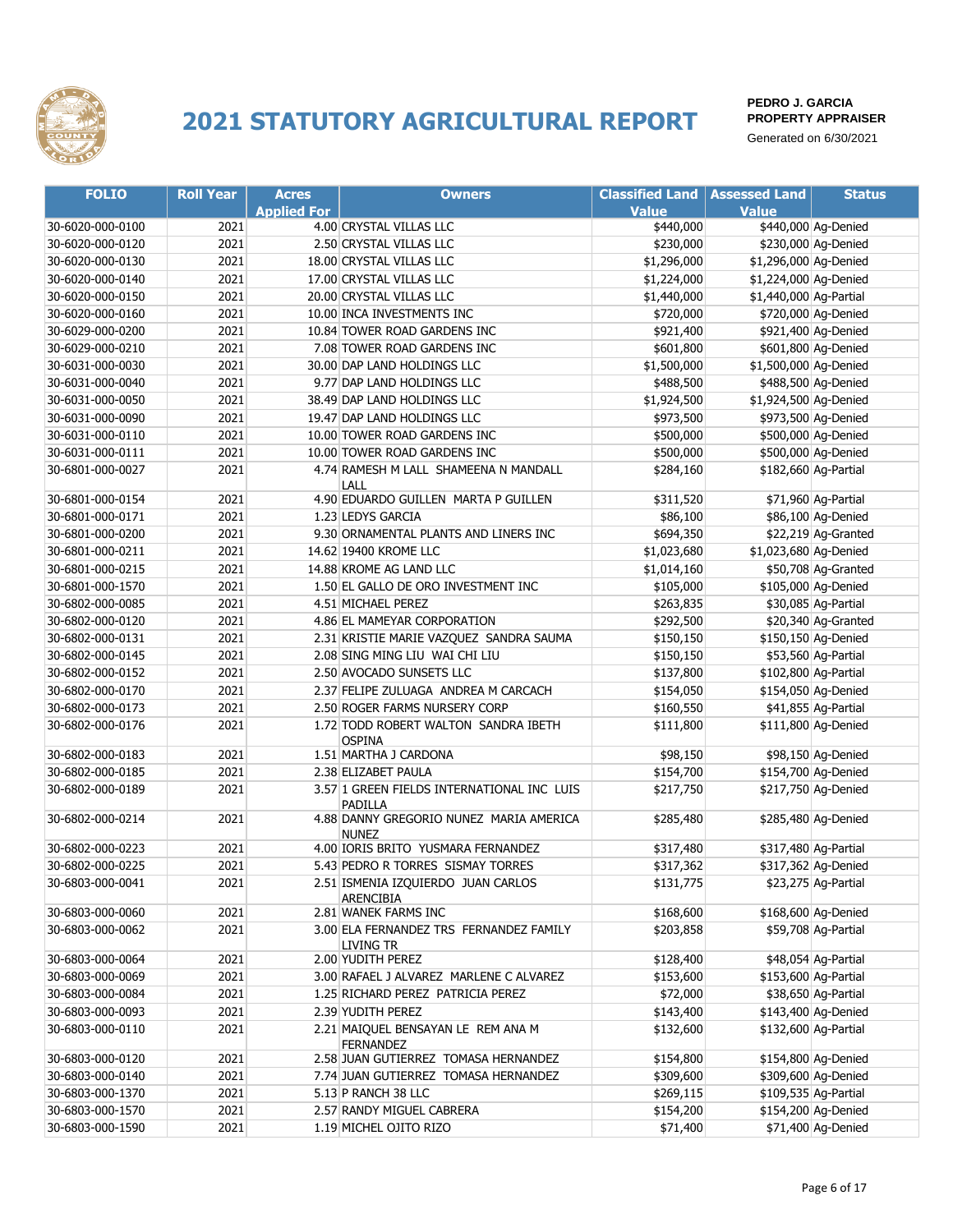

| <b>FOLIO</b>     | <b>Roll Year</b> | <b>Acres</b>       | <b>Owners</b>                                                    | <b>Classified Land</b> | <b>Assessed Land</b> | <b>Status</b>        |
|------------------|------------------|--------------------|------------------------------------------------------------------|------------------------|----------------------|----------------------|
|                  |                  | <b>Applied For</b> |                                                                  | <b>Value</b>           | <b>Value</b>         |                      |
| 30-6803-000-2410 | 2021             |                    | 1.00 MARIO TORRES &W MARIA H                                     | \$138,000              |                      | \$138,000 Ag-Denied  |
| 30-6803-000-2420 | 2021             |                    | 0.00 ONIEL ALVAREZ LEON MARINA SANCHEZ                           | \$142,800              |                      | \$142,800 Ag-Denied  |
| 30-6803-000-2490 | 2021             |                    | 0.00 FERNANDO SANCHEZ GARCIA JUAN CARLOS<br><b>TORRES VALDES</b> | \$142,800              |                      | \$142,800 Ag-Denied  |
| 30-6804-000-0250 | 2021             |                    | 1.60 SILVIA GOMEZ SILVA JULIO CESAR GOMEZ<br><b>SILVA</b>        | \$91,875               |                      | \$35,820 Ag-Partial  |
| 30-6809-000-0016 | 2021             |                    | 5.00 RAFAEL CARTAGENA                                            | \$250,000              |                      | \$11,000 Ag-Granted  |
| 30-6809-000-0029 | 2021             |                    | 4.50 JOSE RAUL SANTANA JR                                        | \$227,500              |                      | \$227,500 Ag-Denied  |
| 30-6809-000-0065 | 2021             |                    | 5.00 RAFAEL CARTAGENA                                            | \$250,000              |                      | \$117,940 Ag-Partial |
| 30-6809-000-0390 | 2021             |                    | 3.58 MILJAC TRANSPORT INC                                        | \$232,830              |                      | \$94,705 Ag-Partial  |
| 30-6809-000-2230 | 2021             |                    | 5.00 WESTSTAR FOILAGE LLC                                        | \$225,000              |                      | \$28,650 Ag-Partial  |
| 30-6810-000-0070 | 2021             |                    | 2.50 ISABEL RIVERA JAN LIEN RIVERA                               | \$165,200              |                      | \$165,200 Ag-Denied  |
| 30-6810-000-0190 | 2021             |                    | 2.42 MARIA M ALVAREZ                                             | \$169,400              |                      | \$122,850 Ag-Partial |
| 30-6810-000-0750 | 2021             |                    | 7.20 GREGORY J MISLOW III                                        | \$396,000              |                      | \$396,000 Ag-Denied  |
| 30-6810-000-0840 | 2021             |                    | 7.20 JOSE ORELLANA ALFARO                                        | \$396,000              |                      | \$396,000 Ag-Granted |
| 30-6810-000-0860 | 2021             |                    | 6.59 LOUISVILLE MIAMI CORPORATION                                | \$362,450              |                      | \$362,450 Ag-Denied  |
| 30-6810-000-0900 | 2021             |                    | 6.21 LOUISVILLE MIAMI CORPORATION                                | \$341,550              |                      | \$341,550 Ag-Denied  |
| 30-6810-000-1930 | 2021             |                    | 1.00 PHILLIP GONZALEZ MONICA GONZALEZ                            | \$88,900               |                      | \$88,900 Ag-Partial  |
| 30-6810-000-2220 | 2021             |                    | 1.32 JOHN G XAVIER LE MARTHA O XAVIER LE                         | \$92,400               |                      | \$92,400 Ag-Partial  |
| 30-6811-000-0065 | 2021             |                    | 0.70 JORGE IVAN MARTINEZ                                         | \$49,000               |                      | \$43,680 Ag-Partial  |
| 30-6811-000-0106 | 2021             |                    | 1.16 ANTONIO SANCHEZ ARELYS DOGER<br><b>SANCHEZ</b>              | \$81,200               |                      | \$4,060 Ag-Granted   |
| 30-6811-000-0370 | 2021             |                    | 1.00 RAMON NOVOA TRILCE NOVOA                                    | \$88,900               |                      | \$88,900 Ag-Partial  |
| 30-6811-000-1850 | 2021             |                    | 3.60 JOHN MANUEL MELENDEZ DJOUMBLAT                              | \$144,072              |                      | \$144,072 Ag-Denied  |
| 30-6811-000-1980 | 2021             |                    | 1.28 MANUEL CHAVEZ TRS DAYNE FAMILY LAND<br><b>TRUST</b>         | \$89,600               |                      | \$89,600 Ag-Denied   |
| 30-6811-000-1990 | 2021             |                    | 1.28 HECTOR ALONSO                                               | \$89,600               |                      | \$89,600 Ag-Denied   |
| 30-6811-000-2080 | 2021             |                    | 1.28 MANUEL CHAVEZ TRS DANYE FAMILY LAND<br><b>TRUST</b>         | \$89,600               |                      | \$89,600 Ag-Denied   |
| 30-6811-000-2890 | 2021             |                    | 1.45 ISMAEL C LABRA HENRIQUEZ                                    | \$101,500              |                      | \$101,500 Ag-Denied  |
| 30-6811-000-2980 | 2021             |                    | 1.43 SAUL ALVAREZ                                                | \$100,100              |                      | \$66,850 Ag-Partial  |
| 30-6812-000-0012 | 2021             |                    | 1.64 URSULA H ACOSTA                                             | \$114,800              |                      | \$3,936 Ag-Denied    |
| 30-6812-000-0013 | 2021             |                    | 4.20 URSULA H ACOSTA CARLOS ALBERTO<br><b>BURGOS RAMOS</b>       | \$252,000              |                      | \$252,000 Ag-Denied  |
| 30-6812-000-0020 | 2021             |                    | 0.98 FELIPE HERNANDEZ &W NORMA                                   | \$75,650               |                      | \$75,650 Ag-Denied   |
| 30-6812-000-0179 | 2021             |                    | 1.35 GREGORY J MISLOW III                                        | \$94,430               |                      | \$94,430 Ag-Denied   |
| 30-6812-000-0195 | 2021             |                    | 1.30 AGUSTIN CRUZ CELIA CRUZ                                     | \$91,000               |                      | \$29,155 Ag-Partial  |
| 30-6812-000-0244 | 2021             |                    | 1.30 ZULMA A RAMIREZ                                             | \$162,500              |                      | \$76,750 Ag-Partial  |
| 30-6812-000-0270 | 2021             |                    | 1.00 BELKIS MARGARITA AGUILA                                     | \$89,600               |                      | \$89,600 Ag-Partial  |
| 30-6812-000-0391 | 2021             |                    | 9.47 GEORGE C BUTLER III CATHY ANN BUTLER                        | \$473,500              |                      | \$473,500 Ag-Denied  |
| 30-6812-000-0416 | 2021             |                    | 1.47 ALWAYS FOOD SALES AND CONSULTANTS<br><b>CORP</b>            | \$201,451              |                      | \$201,451 Ag-Denied  |
| 30-6812-000-0462 | 2021             |                    | 1.33 CARUVA INC                                                  | \$93,100               |                      | \$93,100 Ag-Denied   |
| 30-6812-000-0481 | 2021             |                    | 1.47 ALWAYS FOOD SALES AND CONSULTANTS<br>CORP                   | \$201,451              |                      | \$201,451 Ag-Denied  |
| 30-6812-000-0488 | 2021             |                    | 1.61 ALWAYS FOOD SALES AND CONSULTANTS<br><b>CORP</b>            | \$221,650              |                      | \$221,650 Ag-Denied  |
| 30-6812-000-0540 | 2021             |                    | 1.65 NICOLAS MARTINEZ SARA LOPEZ MARTINEZ                        | \$115,500              |                      | \$85,800 Ag-Partial  |
| 30-6812-001-0043 | 2021             |                    | 0.59 DENIS DELGADO ZADYS CASTILLO COSME                          | \$41,300               |                      | \$41,300 Ag-Denied   |
| 30-6813-000-0045 | 2021             |                    | 1.50 WILLIAM C EDWARDS CARMEN H EDWARDS                          | \$101,920              |                      | \$101,920 Ag-Denied  |
| 30-6813-000-0065 | 2021             |                    | 1.47 REGINALD M WILSON JR MICHELLE V<br>WILSON                   | \$183,250              |                      | \$183,250 Ag-Denied  |
| 30-6813-000-0091 | 2021             |                    | 5.00 YI ZHANG                                                    | \$350,000              |                      | \$350,000 Ag-Granted |
| 30-6813-000-0096 | 2021             |                    | 1.00 JOSE LUIS GUERRERO MARIA VIDALIA<br><b>GUERRERO</b>         | \$111,250              |                      | \$111,250 Ag-Granted |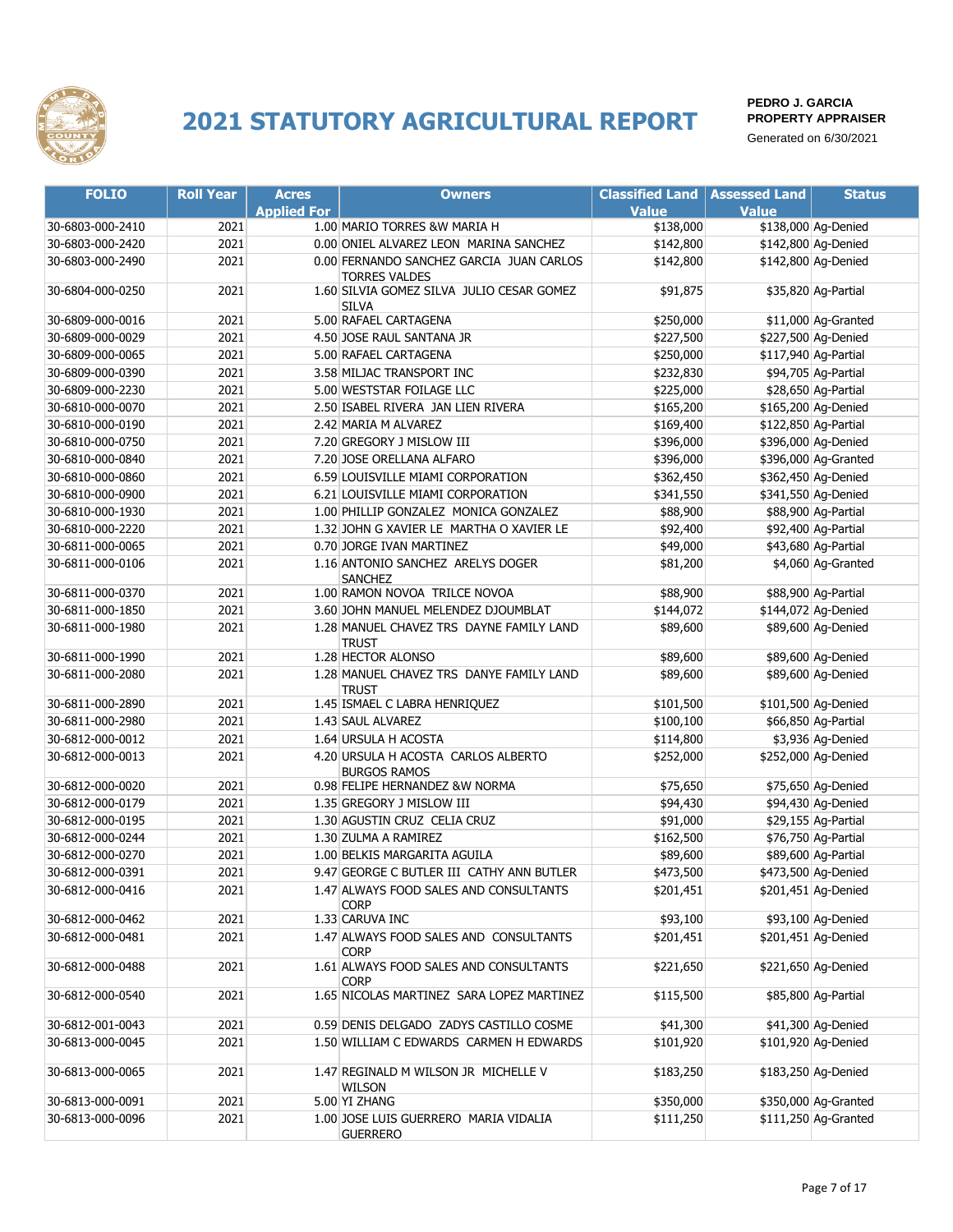

| <b>FOLIO</b>     | <b>Roll Year</b> | <b>Acres</b>       | <b>Owners</b>                                                  | <b>Classified Land</b> | <b>Assessed Land</b> | <b>Status</b>        |
|------------------|------------------|--------------------|----------------------------------------------------------------|------------------------|----------------------|----------------------|
|                  |                  | <b>Applied For</b> |                                                                | <b>Value</b>           | <b>Value</b>         |                      |
| 30-6813-000-0421 | 2021             |                    | 0.88 KERRY ORLANDO SUAREZ JANETH SUAREZ                        | \$110,000              |                      | \$110,000 Ag-Denied  |
| 30-6813-000-0490 | 2021             |                    | 0.88 JOSE MARIA TOLEDO TRS TOLEDO GUERRA<br>FAMILY REV LVNG TR | \$70,400               |                      | \$70,400 Ag-Denied   |
| 30-6813-010-0130 | 2021             |                    | 1.00 WILLIAM C EDWARDS CARMEN H EDWARDS                        | \$113,875              |                      | \$50,175 Ag-Partial  |
| 30-6813-010-0140 | 2021             |                    | 1.00 WILLIAM C EDWARDS CARMEN H EDWARDS                        | \$113,875              |                      | \$32,902 Ag-Partial  |
| 30-6814-000-0012 | 2021             |                    | 0.90 RENE SANCHEZ                                              | \$67,200               |                      | \$67,200 Ag-Denied   |
| 30-6814-000-0017 | 2021             |                    | 1.00 LOUIS J LAWSON                                            | \$56,250               |                      | \$2,625 Aq-Granted   |
| 30-6814-000-0033 | 2021             |                    | 5.00 ANA SONCK DAVID SONCK                                     | \$440,400              |                      | \$175,980 Ag-Partial |
| 30-6814-000-0060 | 2021             |                    | 5.00 IV 194 AVENUE LLC                                         | \$300,000              |                      | \$17,500 Ag-Granted  |
| 30-6814-000-0073 | 2021             |                    | 18.62 FARM TO TABLE INC                                        | \$784,800              |                      | \$116,724 Ag-Partial |
| 30-6814-000-0100 | 2021             |                    | 10.00 IV 194 AVENUE LLC                                        | \$500,000              |                      | \$35,000 Ag-Granted  |
| 30-6814-000-0141 | 2021             |                    | 5.00 IV 194 AVENUE LLC                                         | \$300,000              |                      | \$17,500 Ag-Granted  |
| 30-6814-000-0170 | 2021             |                    | 10.00 IV 194 AVENUE LLC                                        | \$500,000              |                      | \$35,000 Ag-Granted  |
| 30-6814-000-0250 | 2021             |                    | 2.02 ADOLFO M ESCOBAR CARMEN E ESCOBAR                         | \$187,500              |                      | \$187,500 Ag-Denied  |
| 30-6814-000-0310 | 2021             |                    | 4.70 DATEAM LLC                                                | \$282,000              |                      | \$282,000 Ag-Denied  |
| 30-6814-000-0800 | 2021             |                    | 9.51 IV 194 AVENUE LLC                                         | \$475,500              |                      | \$33,285 Ag-Granted  |
| 30-6814-000-0801 | 2021             |                    | 4.70 IV 194 AVENUE LLC                                         | \$282,000              |                      | \$25,490 Ag-Partial  |
| 30-6814-000-2340 | 2021             |                    | 1.27 NIESSER J PEDROSO YOLANDA CRUZ CRUZ                       | \$95,250               |                      | \$78,090 Ag-Partial  |
| 30-6814-000-2440 | 2021             |                    | 4.23 IV 194 AVENUE LLC                                         | \$253,800              |                      | \$14,805 Ag-Granted  |
| 30-6815-000-0011 | 2021             |                    | 20.00 NWF LAND I LLC                                           | \$650,000              |                      | \$70,000 Ag-Granted  |
| 30-6815-000-0014 | 2021             |                    | 5.00 CHRISTIAN AND BROTHERS REALTY LLC                         | \$250,000              |                      | \$250,000 Ag-Denied  |
| 30-6815-000-0021 | 2021             |                    | 3.94 KIMBERLY A MILES JODY L HAYNES                            | \$250,000              |                      | \$101,231 Ag-Partial |
| 30-6815-000-0110 | 2021             |                    | 10.00 CALOOSA PLANT FARMS LLC                                  | \$400,000              |                      | \$24,000 Ag-Granted  |
| 30-6815-000-0120 | 2021             |                    | 50.00 CALOOSA PLANT FARMS LLC                                  | \$1,625,000            |                      | \$120,000 Ag-Granted |
| 30-6815-000-0140 | 2021             |                    | 8.90 NWF LAND I LLC                                            | \$356,000              |                      | \$31,150 Ag-Granted  |
| 30-6815-000-0230 | 2021             |                    | 20.00 EDRAS SIAM HERNANDEZ TRS SIAM LAND<br>trust              | \$650,000              |                      | \$72,610 Ag-Partial  |
| 30-6815-000-0460 | 2021             |                    | 5.00 LV INVESTMENTS INC                                        | \$250,000              |                      | \$250,000 Ag-Partial |
| 30-6815-000-0570 | 2021             |                    | 3.70 MONIQUE R IDLETT                                          | \$236,750              |                      | \$236,750 Ag-Denied  |
| 30-6816-000-0460 | 2021             |                    | 10.00 VELEZ FARMS INC                                          | \$450,000              |                      | \$450,000 Ag-Denied  |
| 30-6816-000-1290 | 2021             |                    | 5.00 224 PIONEER LLC                                           | \$225,000              |                      | \$17,500 Ag-Granted  |
| 30-6816-000-1710 | 2021             |                    | 2.37 JOHN ALBERT SABOL III LE REM STEPHANIE<br>D SAENZ         | \$185,400              |                      | \$105,925 Ag-Partial |
| 30-6816-000-2170 | 2021             |                    | 9.00 H & H INVESTORS INC                                       | \$450,000              |                      | \$281,368 Ag-Partial |
| 30-6817-000-0180 | 2021             |                    | 19.24 TX FLORIDA REALTY LLC                                    | \$577,290              |                      | \$108,690 Ag-Partial |
| 30-6818-000-0010 | 2021             |                    | 2.50 NAST ON FARM LLC                                          | \$87,500               |                      | \$87,500 Ag-Denied   |
| 30-6819-000-0020 | 2021             |                    | 17.50 NAST AT QN FARM LLC                                      | \$610,925              |                      | \$47,213 Ag-Partial  |
| 30-6819-000-0490 | 2021             |                    | 5.34 LUIS E CENTENO ROXANA RODRIGUEZ                           | \$240,075              |                      | \$240,075 Ag-Denied  |
| 30-6821-000-0040 | 2021             |                    | 1.25 LUIS A FONTE &W ELENA S                                   | \$125,000              |                      | \$100,625 Ag-Partial |
| 30-6821-000-0090 | 2021             |                    | 1.51 DAVID CARLETON GATHINGS                                   | \$151,000              |                      | \$151,000 Ag-Denied  |
| 30-6821-000-0130 | 2021             |                    | 1.27 BRAVO & PARTNERS BUILDER LLC                              | \$127,000              |                      | \$127,000 Ag-Denied  |
| 30-6821-000-1500 | 2021             |                    | 2.42 YAMIL DIEGUEZ AYMARA DIEGUEZ                              | \$242,000              |                      | \$81,350 Ag-Partial  |
| 30-6821-000-1790 | 2021             |                    | 1.28 EDISLEY SOLER NEGRIN                                      | \$128,000              |                      | \$128,000 Ag-Denied  |
| 30-6821-000-2090 | 2021             |                    | 2.32 ROBERTO TAPANES                                           | \$232,000              |                      | \$94,800 Ag-Partial  |
| 30-6821-000-2250 | 2021             |                    | 1.25 SANDRA CASTRO                                             | \$125,000              |                      | \$125,000 Ag-Denied  |
| 30-6821-000-2570 | 2021             |                    | 1.25 ELUVIA RAMIREZ                                            | \$125,000              |                      | \$4,375 Ag-Granted   |
| 30-6821-000-3070 | 2021             |                    | 1.26 HONORINA MARQUEZ DE LANDAVERDE                            | \$126,000              |                      | \$126,000 Ag-Granted |
| 30-6821-000-3250 | 2021             |                    | 1.26 GRISSELL CARBONELL RAYMOND L MORFA                        | \$125,700              |                      | \$125,700 Ag-Denied  |
| 30-6821-000-3290 | 2021             |                    | 1.25 IHOSVANY SANCHEZ URSULA I LAFONT                          | \$125,000              |                      | \$125,000 Ag-Partial |
| 30-6821-000-3291 | 2021             |                    | 1.25 JORGE ADRIAN GHIGLIONE LILIANA<br>FERNANDEZ GHIGLIONE     | \$125,000              |                      | \$125,000 Ag-Granted |
| 30-6821-000-3430 | 2021             |                    | 1.27 RAUL CRUZ VEGA NUVIA V MENDEZ                             | \$127,000              |                      | \$127,000 Ag-Partial |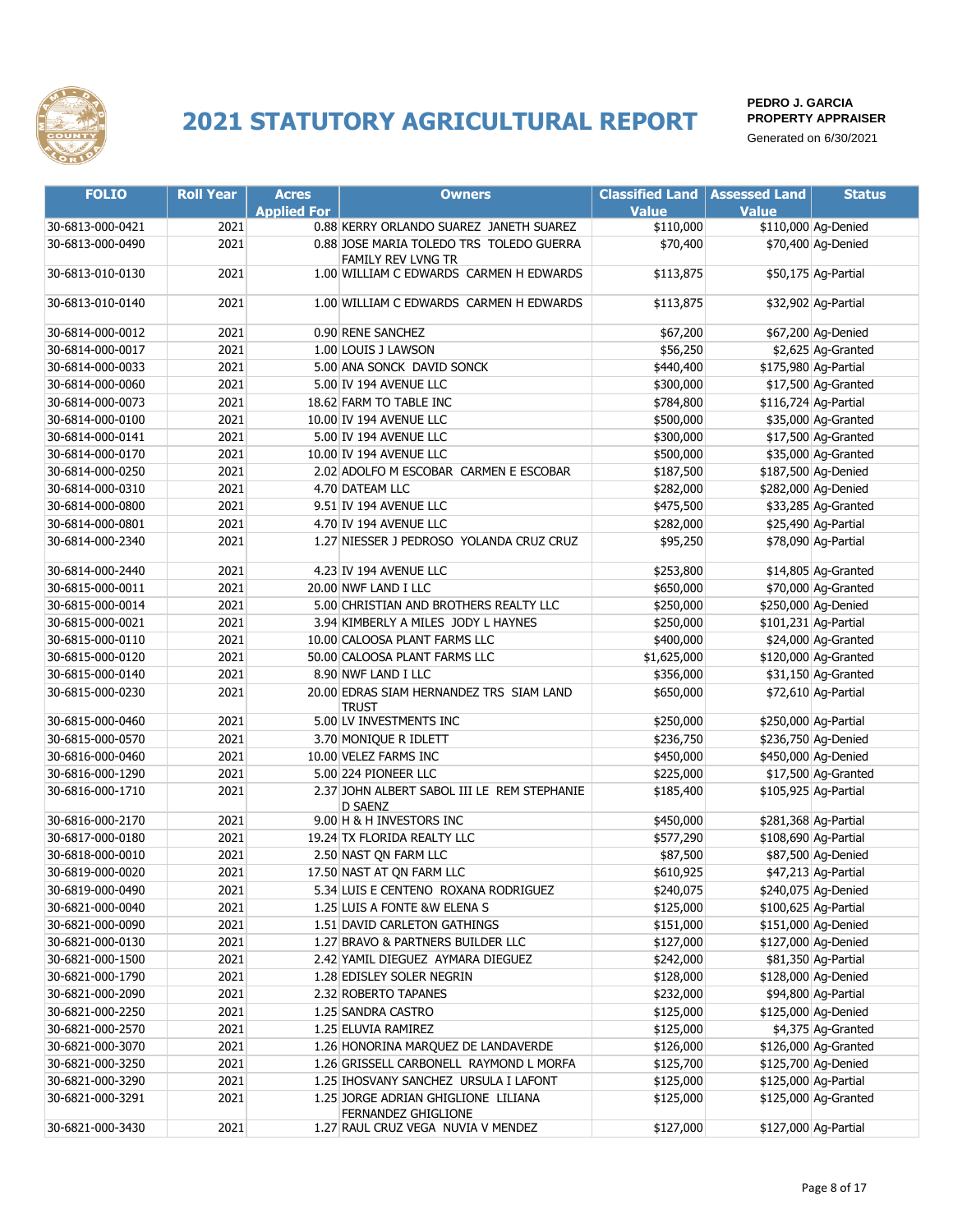

| <b>FOLIO</b>     | <b>Roll Year</b> | <b>Acres</b>       | <b>Owners</b>                                                   | <b>Classified Land</b> | <b>Assessed Land</b> | <b>Status</b>        |
|------------------|------------------|--------------------|-----------------------------------------------------------------|------------------------|----------------------|----------------------|
|                  |                  | <b>Applied For</b> |                                                                 | <b>Value</b>           | <b>Value</b>         |                      |
| 30-6821-000-3550 | 2021             |                    | 1.20 COV PROPERTIES LLC                                         | \$125,000              |                      | \$125,000 Ag-Denied  |
| 30-6821-000-3560 | 2021             |                    | 1.00 JUAN L TORRENS RACHAEL E PETERS                            | \$125,000              |                      | \$125,000 Ag-Denied  |
| 30-6821-000-3680 | 2021             |                    | 1.25 MIOSOTY MARTIN LUIS R MARTIN CABRERA                       | \$125,000              |                      | \$125,000 Ag-Denied  |
|                  |                  |                    |                                                                 |                        |                      |                      |
| 30-6822-000-0023 | 2021             |                    | 4.50 MIGUEL M SANZ BARBARA M SANZ                               | \$275,000              |                      | \$275,000 Ag-Partial |
| 30-6822-000-0075 | 2021             |                    | 5.00 FINGER FARMS LITCHIS LLC                                   | \$275,000              |                      | \$275,000 Ag-Denied  |
| 30-6822-000-0100 | 2021             |                    | 30.00 ACOSTA FARMS INC                                          | \$975,000              |                      | \$975,000 Ag-Denied  |
| 30-6822-000-0101 | 2021             |                    | 10.00 ACOSTA FARMS INC                                          | \$500,000              |                      | \$500,000 Ag-Denied  |
| 30-6822-000-0143 | 2021             |                    | 4.00 HUGO RENDON MARCELA SANCHEZ RENDON                         | \$260,425              |                      | \$260,425 Ag-Partial |
| 30-6822-000-0150 | 2021             |                    | 1.00 SCOTT SCHROFRONICK KRISTINA MONTIEL<br><b>SCHROFRONICK</b> | \$77,250               |                      | \$77,250 Ag-Denied   |
| 30-6822-002-0060 | 2021             |                    | 0.62 JUAN J PONCE FELICITAS COVARRUBIAS<br><b>COVARRUB</b>      | \$105,120              |                      | \$105,120 Ag-Denied  |
| 30-6823-000-0020 | 2021             |                    | 4.70 CAROLINA FALCO GIOVANNI FALCO                              | \$258,500              |                      | \$208,100 Ag-Partial |
| 30-6823-000-0162 | 2021             |                    | 5.01 BHAVIN HAJARIWALA ASHA PATEL                               | \$275,550              |                      | \$275,550 Ag-Partial |
| 30-6823-000-0313 | 2021             |                    | 5.00 RANDALL LEBRON ELIZABETH LEBRON                            | \$275,000              |                      | \$275,000 Ag-Denied  |
| 30-6823-000-0443 | 2021             |                    | 1.50 ELSA GOMEZ                                                 | \$112,500              |                      | \$69,000 Ag-Partial  |
| 30-6823-000-0566 | 2021             |                    | 4.88 MARCO ANTONIO RAMIREZ TERESA<br>RAMIREZ                    | \$265,100              |                      | \$265,100 Ag-Partial |
| 30-6823-000-0567 | 2021             |                    | 2.50 CHRISTOPHER M WILLIAMS MAYLEEN A<br>WILLIAMS               | \$187,500              |                      | \$187,500 Ag-Denied  |
| 30-6823-000-0660 | 2021             |                    | 2.40 NELSON LAZARO COLOMBO                                      | \$180,000              |                      | \$180,000 Ag-Partial |
| 30-6823-000-0713 | 2021             |                    | 2.29 EMMIE BLANCO                                               | \$171,750              |                      | \$171,750 Ag-Denied  |
| 30-6824-000-0280 | 2021             |                    | 8.00 MYRIAM JEANNETTE VARELA                                    | \$450,000              |                      | \$191,145 Ag-Partial |
| 30-6824-000-0336 | 2021             |                    | 4.40 LORENZO SOMARRIBA                                          | \$220,000              |                      | \$220,000 Ag-Denied  |
| 30-6824-000-0337 | 2021             |                    | 4.33 ANNIA VASALLO                                              | \$216,500              |                      | \$216,500 Ag-Denied  |
| 30-6824-000-0341 | 2021             |                    | 4.78 MARIBEL RODRIGUEZ DOMINGO L CRESPO                         | \$239,000              |                      | \$146,260 Ag-Partial |
| 30-6824-001-0020 | 2021             |                    | 0.30 YUNIOR GONZALEZ                                            | \$106,500              |                      | \$106,500 Ag-Denied  |
| 30-6825-000-0040 | 2021             |                    | 5.00 JESUS E SERRANO TRS JESUS SERRANO REV<br><b>TR</b>         | \$235,500              |                      | \$235,500 Ag-Denied  |
| 30-6825-000-0130 | 2021             |                    | 1.50 DELGADO S FARM CORP ISRAEL DELGADO                         | \$120,000              |                      | \$59,565 Ag-Partial  |
| 30-6825-000-0131 | 2021             |                    | 0.84 DELGADO S FARM CORP ISRAEL DELGADO                         | \$96,600               |                      | \$2,940 Ag-Granted   |
| 30-6825-000-0391 | 2021             |                    | 1.00 25900 SW 177 AVE LLC                                       | \$112,815              |                      | \$112,815 Ag-Denied  |
| 30-6825-000-0593 | 2021             |                    | 1.16 GREGORY J MISLOW III                                       | \$92,800               |                      | \$92,800 Ag-Denied   |
| 30-6825-000-0610 | 2021             |                    | 2.35 MONICA VARELA                                              | \$164,500              |                      | \$164,500 Ag-Denied  |
| 30-6826-000-0020 | 2021             |                    | 1.57 ATTILA SERVICES CORP                                       | \$102,050              |                      | \$102,050 Ag-Denied  |
| 30-6826-000-0100 | 2021             |                    | 2.00 ROBERT L LA RICCI II CAROLYN M LA RICCI                    | \$120,000              |                      | \$120,000 Ag-Denied  |
| 30-6826-000-0143 | 2021             |                    | 2.37 JENNY FLEITES PEREZ EVERARDO PEREZ<br><b>FIGUEROA</b>      | \$142,200              |                      | \$65,725 Ag-Partial  |
| 30-6826-000-0310 | 2021             |                    | 2.33 REYNALDO CARBALLO JR MONICA<br>CARBALLO                    | \$160,795              |                      | \$160,795 Ag-Denied  |
| 30-6826-000-0570 | 2021             |                    | 8.90 ELSA GOMEZ                                                 | \$356,000              |                      | \$356,000 Ag-Denied  |
| 30-6826-000-0810 | 2021             |                    | 5.00 MAN TAT CHAN LEYON CHAN                                    | \$250,000              |                      | \$250,000 Ag-Denied  |
| 30-6827-000-0030 | 2021             |                    | 2.50 KIMANY VAZQUEZ YULIESVY VAZQUEZ                            | \$162,500              |                      | \$154,310 Ag-Partial |
| 30-6827-000-0191 | 2021             |                    | 5.00 ALEXANDER ATHANAS TRS APOLLO REALTY                        | \$250,000              |                      | \$250,000 Ag-Denied  |
|                  |                  |                    | <b>TRUST</b>                                                    |                        |                      |                      |
| 30-6827-000-0230 | 2021             |                    | 2.50 ALEXANDER ATHANAS TRS APOLLO REALTY<br><b>TRUST</b>        | \$162,500              |                      | \$162,500 Ag-Denied  |
| 30-6827-000-0322 | 2021             |                    | 5.00 JOSE A DOMENECH MARLENE A BASULTO                          | \$235,000              |                      | \$35,025 Ag-Partial  |
| 30-6827-000-0382 | 2021             |                    | 2.00 ROMAN BOCHSLER MELISSA C BATSON<br><b>BOCHSLER</b>         | \$162,500              |                      | \$38,125 Ag-Partial  |
| 30-6828-000-0330 | 2021             |                    | 5.00 INTRAVENOSA LLC                                            | \$250,000              |                      | \$250,000 Ag-Denied  |
| 30-6828-000-0420 | 2021             |                    | 2.31 LUIS F PADRON LYLIBET ALVAREZ                              | \$138,600              |                      | \$138,600 Ag-Denied  |
| 30-6828-000-1210 | 2021             |                    | 20.00 ZOEY S FARM LLC                                           | \$700,000              |                      | \$700,000 Ag-Denied  |
| 30-6828-000-1330 | 2021             |                    | 4.73 455 S FEDERAL HIGHWAY LLC                                  | \$236,500              |                      | \$236,500 Ag-Denied  |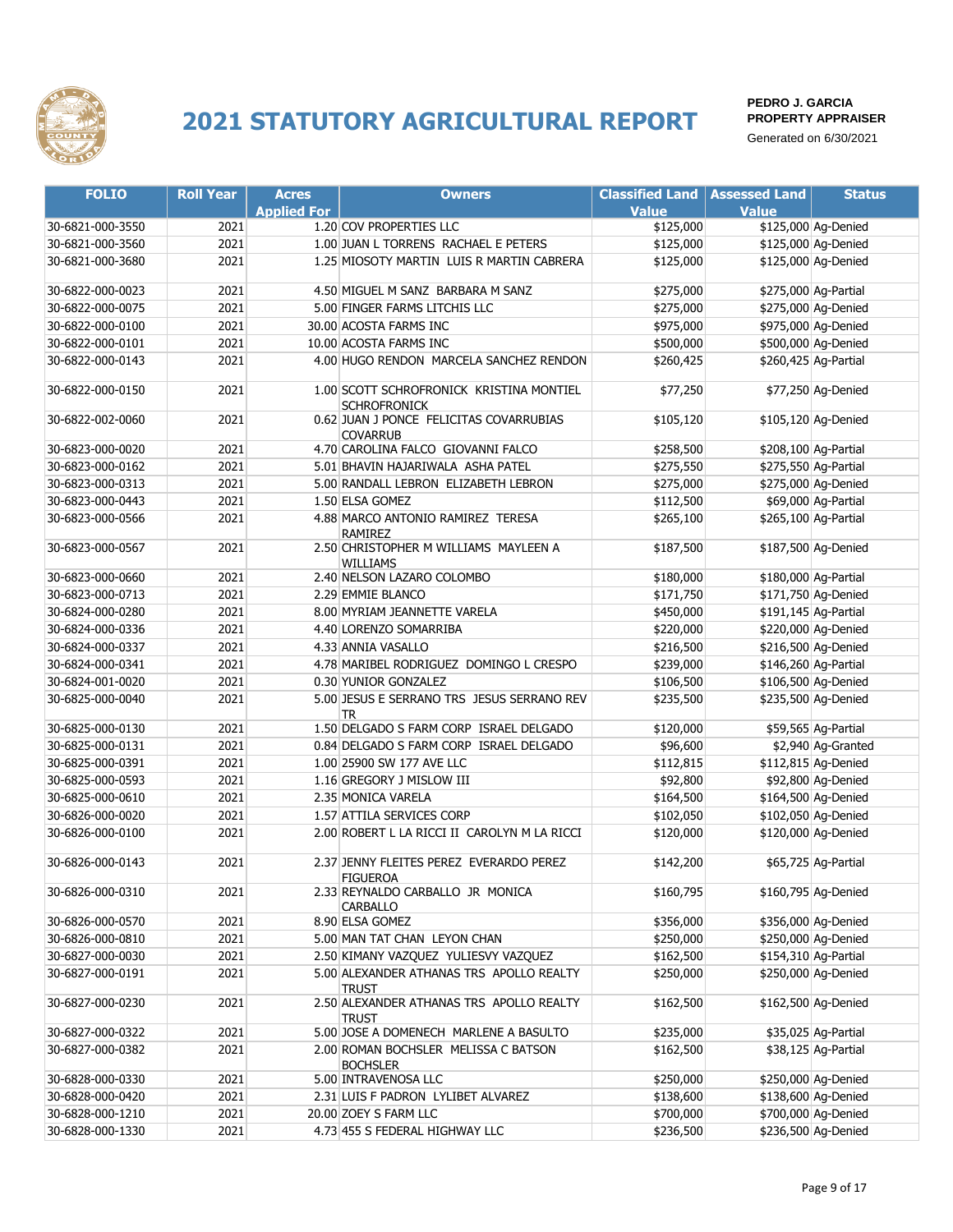

| <b>FOLIO</b>     | <b>Roll Year</b> | <b>Acres</b>       | <b>Owners</b>                                                        | <b>Classified Land   Assessed Land</b> |                       | <b>Status</b>        |
|------------------|------------------|--------------------|----------------------------------------------------------------------|----------------------------------------|-----------------------|----------------------|
|                  |                  | <b>Applied For</b> |                                                                      | <b>Value</b>                           | <b>Value</b>          |                      |
| 30-6828-000-1350 | 2021             |                    | 4.39 455 S FEDERAL HIGHWAY LLC                                       | \$219,500                              |                       | \$219,500 Ag-Denied  |
| 30-6828-000-1370 | 2021             |                    | 5.00 455 S FEDERAL HIGHWAY LLC                                       | \$250,000                              |                       | \$250,000 Ag-Denied  |
| 30-6828-000-1380 | 2021             |                    | 2.50 455 S FEDERAL HIGHWAY LLC                                       | \$150,000                              |                       | \$150,000 Ag-Denied  |
| 30-6828-000-2350 | 2021             |                    | 4.16 JUAN CARLOS ARROJO                                              | \$208,000                              |                       | \$84,850 Ag-Partial  |
| 30-6829-000-0061 | 2021             |                    | 2.50 DAVID GOMEZ DE LA VEGA MAIREL OSORIO                            | \$137,500                              |                       | \$137,500 Ag-Denied  |
| 30-6829-000-0062 | 2021             |                    | 1.27 KEVIN L HUBER BARBARA J HUBER                                   | \$137,500                              |                       | \$137,500 Ag-Denied  |
| 30-6829-000-0064 | 2021             |                    | 2.50 DAVID GOMEZ DE LA VEGA MAIREL OSORIO                            | \$137,500                              |                       | \$137,500 Ag-Denied  |
| 30-6829-000-0100 | 2021             |                    | 5.00 LI YAN ZHANG                                                    | \$250,000                              |                       | \$12,500 Ag-Granted  |
| 30-6829-000-0140 | 2021             |                    | 5.00 BRIAN RIN NHEM KANICA NHEM                                      | \$250,000                              |                       | \$250,000 Ag-Denied  |
| 30-6829-000-0290 | 2021             |                    | 2.20 JESUS M FERNANDEZ LISSET D ALLEGUE<br><b>FERNANDEZ</b>          | \$121,000                              |                       | \$121,000 Ag-Denied  |
| 30-6829-000-0340 | 2021             |                    | 5.00 455 S FEDERAL HIGHWAY LLC                                       | \$250,000                              |                       | \$250,000 Ag-Denied  |
| 30-6829-000-0410 | 2021             |                    | 2.31 REDLAND GROVE LLC                                               | \$127,050                              |                       | \$5,775 Ag-Granted   |
| 30-6829-000-0411 | 2021             |                    | 2.31 REDLAND GROVE LLC                                               | \$127,050                              |                       | \$5,775 Ag-Granted   |
| 30-6829-000-0466 | 2021             |                    | 2.00 JUAN M BENITEZ TRUSTEE BENITEZ FAMILY<br><b>REVOCABLE TRUST</b> | \$223,500                              |                       | \$223,500 Ag-Denied  |
| 30-6829-000-0580 | 2021             |                    | 2.50 LTN GROUP LLC                                                   | \$137,500                              |                       | \$137,500 Ag-Denied  |
| 30-6829-000-0650 | 2021             |                    | 5.50 JUAN CARLOS GARAY MA CONSUELO<br><b>SANCHEZ</b>                 | \$218,500                              |                       | \$218,500 Ag-Denied  |
| 30-6829-000-0671 | 2021             |                    | 2.31 JOSE M COSSIO                                                   | \$127,050                              |                       | \$127,050 Ag-Denied  |
| 30-6832-000-0080 | 2021             |                    | 5.00 DALINE KEAT                                                     | \$250,000                              |                       | \$12,500 Ag-Granted  |
| 30-6832-000-1320 | 2021             |                    | 5.00 222 AVE LLC                                                     | \$250,000                              |                       | \$17,500 Ag-Granted  |
| 30-6832-000-1410 | 2021             |                    | 4.53 GLADYS SVADBIK                                                  | \$215,946                              |                       | \$199,796 Ag-Denied  |
| 30-6832-000-1530 | 2021             |                    | 4.73 JUAN CARLOS SAMPEDRO YENISET<br>SAMPEDRO                        | \$212,484                              |                       | \$87,284 Ag-Partial  |
| 30-6833-000-0010 | 2021             |                    | 10.34 THANG Q DANG MINH TRAN T DANG                                  | \$465,390                              |                       | \$25,855 Ag-Granted  |
| 30-6833-000-0020 | 2021             |                    | 5.17 MINH TRAN T DANG NHAN H DANG                                    | \$258,550                              |                       | \$12,928 Ag-Granted  |
| 30-6833-000-0021 | 2021             |                    | 5.17 MINH TRAN T DANG NHAN H DANG                                    | \$258,550                              |                       | \$12,928 Ag-Granted  |
| 30-6833-000-0070 | 2021             |                    | 10.34 THANG Q DANG MINH TRAN T DANG                                  | \$465,390                              |                       | \$25,855 Ag-Granted  |
| 30-6833-000-0410 | 2021             |                    | 40.25 ACOSTA FARMS INC                                               | \$1,207,500                            | \$1,207,500 Ag-Denied |                      |
| 30-6833-001-0010 | 2021             |                    | 10.00 ARZIKI HOLDINGS LLC                                            | \$450,000                              |                       | \$35,000 Ag-Granted  |
| 30-6833-001-0020 | 2021             |                    | 10.00 ARZIKI HOLDINGS LLC                                            | \$450,000                              |                       | \$35,000 Ag-Granted  |
| 30-6833-001-0030 | 2021             |                    | 10.00 MARQUEZ FARMS LLC                                              | \$450,000                              |                       | \$35,000 Ag-Granted  |
| 30-6834-000-0021 | 2021             |                    | 10.00 TROPICAL PRODUCE SPECIALIST CORP                               | \$534,760                              |                       | \$197,260 Ag-Partial |
| 30-6834-000-0060 | 2021             |                    | 5.00 HECTOR M MADRUGA ADRIANA SUNSHINE                               | \$225,000                              |                       | \$49,040 Ag-Partial  |
| 30-6834-000-0100 | 2021             |                    | 10.00 TROPICAL PRODUCE SPECIALIST CORP                               | \$400,000                              |                       | \$400,000 Ag-Denied  |
| 30-6834-000-0110 | 2021             |                    | 10.00 TROPICAL PRODUCE SPECIALIST CORP                               | \$400,000                              |                       | \$400,000 Ag-Denied  |
| 30-6834-000-0130 | 2021             |                    | 4.00 OTACA MEDIA PRODUCTIONS LLC                                     | \$195,300                              |                       | \$195,300 Ag-Denied  |
| 30-6834-000-0131 | 2021             |                    | 5.00 CHRISTOPHER RYAN ALVAREZ                                        | \$207,945                              |                       | \$172,670 Ag-Partial |
| 30-6834-000-0151 | 2021             |                    | 2.50 JOSE VALENTIN VIGIL                                             | \$127,050                              |                       | \$127,050 Ag-Denied  |
| 30-6834-000-0420 | 2021             |                    | 1.66 AUGUSTINA GONZALEZ ORLANDO GONZALEZ                             | \$107,900                              |                       | \$5,810 Ag-Granted   |
| 30-6835-000-0192 | 2021             |                    | 2.64 LUIS G HERNANDEZ                                                | \$145,200                              |                       | \$145,200 Ag-Denied  |
| 30-6835-000-0500 | 2021             |                    | 19.50 NHAN H DANG JTRS THANG Q DANG JTRS                             | \$700,000                              |                       | \$50,000 Ag-Granted  |
| 30-6836-000-0052 | 2021             |                    | 2.23 HIEN NGUYEN DUNG PHAN NGUYEN                                    | \$253,750                              |                       | \$60,700 Ag-Partial  |
| 30-6836-000-0070 | 2021             |                    | 4.87 LAZARO FRAGA                                                    | \$469,525                              |                       | \$469,525 Ag-Denied  |
| 30-6836-000-0170 | 2021             |                    | 3.50 REDLAND HOUSE AND FARM LLC                                      | \$326,600                              |                       | \$314,840 Ag-Denied  |
| 30-6836-000-0260 | 2021             |                    | 5.00 ISRAEL OLIVIO PEREZ                                             | \$300,000                              |                       | \$174,005 Ag-Partial |
| 30-6836-000-0370 | 2021             |                    | 9.57 ENRIQUE DELGADO BLANCA PADRON<br><b>DELGADO</b>                 | \$478,500                              |                       | \$478,500 Ag-Denied  |
| 30-6836-000-0391 | 2021             |                    | 4.85 SONIA TALARICO                                                  | \$293,100                              |                       | \$94,725 Ag-Partial  |
| 30-6836-000-0500 | 2021             |                    | 3.24 NEW WAY PROPERTY INVESTMENTS LLC                                | \$194,400                              |                       | \$194,400 Ag-Denied  |
| 30-6836-000-0562 | 2021             |                    | 5.05 PATRICK NEAL RYAN TERRY PATRICK RYAN                            | \$303,000                              |                       | \$189,725 Ag-Partial |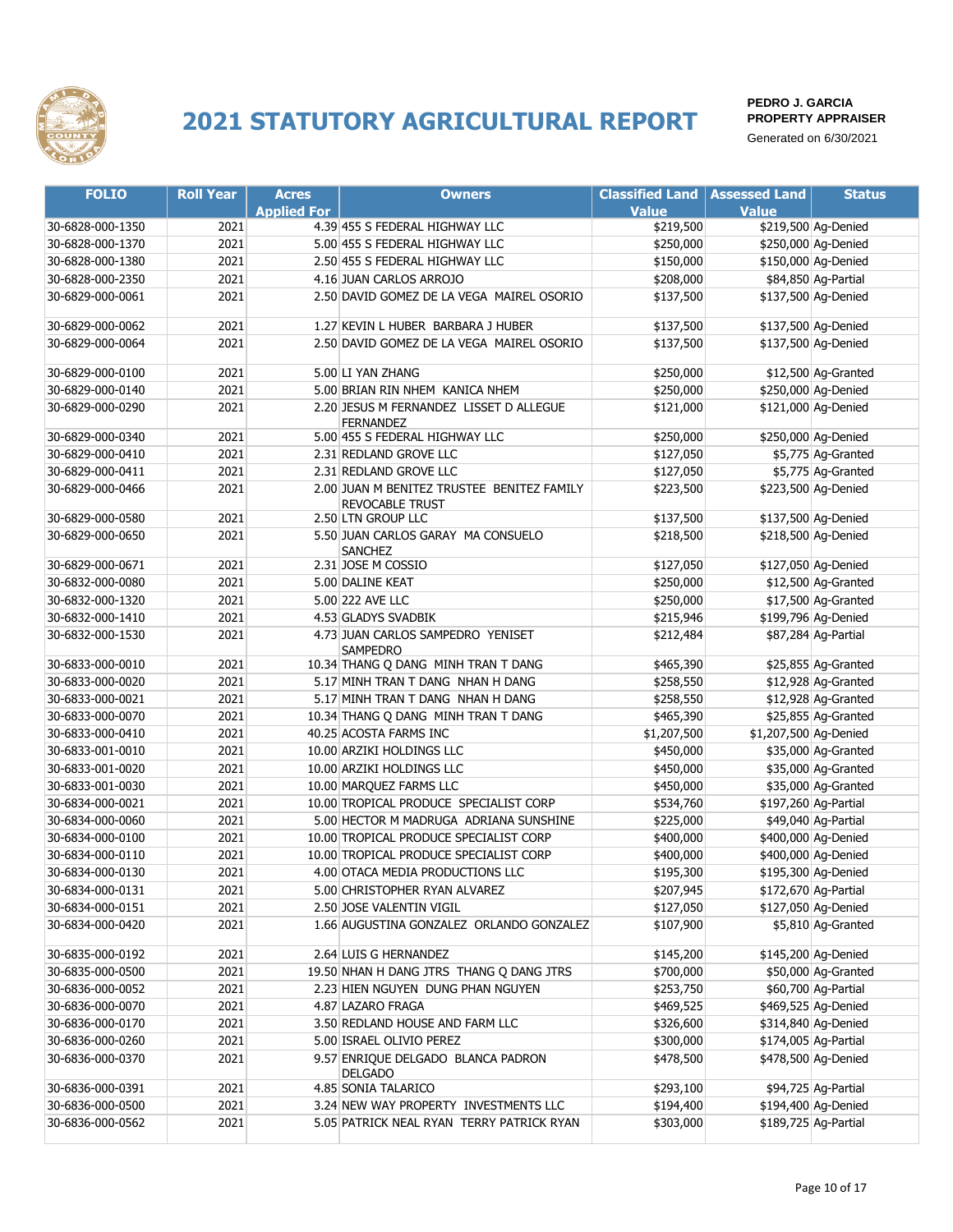

| <b>FOLIO</b>     | <b>Roll Year</b> | <b>Acres</b>       | <b>Owners</b>                                             | <b>Classified Land</b> | <b>Assessed Land</b>  | <b>Status</b>        |
|------------------|------------------|--------------------|-----------------------------------------------------------|------------------------|-----------------------|----------------------|
|                  |                  | <b>Applied For</b> |                                                           | <b>Value</b>           | <b>Value</b>          |                      |
| 30-6902-001-0332 | 2021             |                    | 2.54 LEON RANCH LLC                                       | \$254,000              |                       | \$29,580 Ag-Partial  |
| 30-6902-001-0364 | 2021             |                    | 1.17 ADOLFO MOLINA ANGELICA ZAMBRANA                      | \$128,700              |                       | \$128,700 Ag-Denied  |
| 30-6904-000-0140 | 2021             |                    | 16.69 L AND M NURSERY GROUP LLC                           | \$658,300              |                       | \$658,300 Ag-Denied  |
| 30-6904-000-0312 | 2021             |                    | 7.00 SELVASARAVANA KUMAR<br>NAVANEETHAKRISHNAN            | \$341,875              |                       | \$341,875 Ag-Denied  |
| 30-6906-000-0030 | 2021             |                    | 50.03 MIAMI CENTERLINE DEVELOPMENT LLC                    | \$1,509,000            | \$1,509,000 Ag-Denied |                      |
| 30-6906-000-0042 | 2021             |                    | 0.51 MIAMI CENTERLINE DEVELOPMENT LLC                     | \$15,240               |                       | \$1,219 Ag-Granted   |
| 30-6906-000-0050 | 2021             |                    | 39.22 MIAMI CENTERLINE DEVELOPMENT LLC                    | \$1,176,600            |                       | \$407,940 Ag-Partial |
| 30-6906-000-0120 | 2021             |                    | 2.24 DIANA CAROLINA LOPEZ                                 | \$168,000              |                       | \$168,000 Ag-Denied  |
| 30-6906-000-0132 | 2021             |                    | 4.92 PIRANHA LLC                                          | \$294,960              |                       | \$12,290 Ag-Denied   |
| 30-6906-000-0170 | 2021             |                    | 20.00 GUAVA FARM II LLC                                   | \$800,000              |                       | \$48,000 Ag-Granted  |
| 30-6906-000-0190 | 2021             |                    | 4.18 R & R STRANO FAMILY LTD                              | \$250,920              |                       | \$250,920 Ag-Denied  |
| 30-6906-000-0191 | 2021             |                    | 2.00 R & R STRANO FAMILY LTD                              | \$222,300              |                       | \$222,300 Ag-Denied  |
| 30-6906-000-0800 | 2021             |                    | 3.00 DAVID BARISH                                         | \$291,000              |                       | \$147,380 Ag-Partial |
| 30-6906-000-1290 | 2021             |                    | 1.99 PEDRO A DE LA CAMPA                                  | \$149,475              |                       | \$132,800 Ag-Partial |
| 30-6907-000-0060 | 2021             |                    | 1.16 MARLENYS VALDES MERCEDES VALDES                      | \$87,000               |                       | \$4,060 Ag-Granted   |
| 30-6907-000-0062 | 2021             |                    | 3.84 MARLENYS VALDES MERCEDES VALDES                      | \$230,400              |                       | \$76,720 Ag-Partial  |
| 30-6907-000-0100 | 2021             |                    | 5.00 ELIDA R PAHZ ELFIDO ANIBAL SIAN FABIAN               | \$300,000              |                       | \$300,000 Ag-Denied  |
| 30-6907-000-0152 | 2021             |                    | 4.99 COLIN SEAN CHANG TRICIA MAY TIE SHUE                 | \$296,900              |                       | \$29,090 Ag-Partial  |
| 30-6907-000-0157 | 2021             |                    | 5.00 COLIN SEAN CHANG TRICIA MAY TIE SHUE                 | \$299,400              |                       | \$25,940 Ag-Partial  |
| 30-6907-000-0187 | 2021             |                    | 2.79 RENE PEREZ & JORGE F PEREZ                           | \$167,400              |                       | \$54,090 Ag-Partial  |
| 30-6907-004-0140 | 2021             |                    | 0.30 DIANA L CASTELLANOS CHRISTIAN<br><b>CASTELLANOS</b>  | \$100,396              |                       | \$68,476 Ag-Granted  |
| 30-6907-004-0260 | 2021             |                    | 1.00 ANGEL M PAREJA                                       | \$98,430               |                       | \$98,430 Ag-Denied   |
| 30-6908-000-0051 | 2021             |                    | 1.70 RACIEL MEMDEZ LIZBETT CONCEPTION                     | \$165,750              |                       | \$165,750 Ag-Denied  |
| 30-6908-000-0060 | 2021             |                    | 0.97 ROBERTO RODRIGUEZ MARTHA O<br><b>SCHRUNDER</b>       | \$72,750               |                       | \$72,750 Ag-Denied   |
| 30-6908-000-0061 | 2021             |                    | 1.40 ROBERTO RODRIGUEZ MARTHA O<br><b>SCHRUNDER</b>       | \$105,000              |                       | \$105,000 Ag-Denied  |
| 30-6908-000-0260 | 2021             |                    | 2.00 ELADIO BRICENO YUSIMI ACOSTA                         | \$240,669              |                       | \$169,399 Ag-Partial |
| 30-6908-000-0291 | 2021             |                    | 9.68 ALBERTO FONTELA LLC                                  | \$484,000              |                       | \$33,880 Ag-Granted  |
| 30-6908-000-0293 | 2021             |                    | 5.11 ALBERTO FONTELA LLC                                  | \$306,780              |                       | \$17,896 Ag-Granted  |
| 30-6909-000-0022 | 2021             |                    | 4.58 ANA PLESENT                                          | \$274,800              |                       | \$274,800 Ag-Partial |
| 30-6909-000-0023 | 2021             |                    | 4.81 NIVALDO CONCEPCION                                   | \$288,600              |                       | \$177,111 Ag-Partial |
| 30-6909-000-0115 | 2021             |                    | 1.54 CLARY NURSERY LLC                                    | \$100,100              |                       | \$5,390 Ag-Granted   |
| 30-6909-000-0212 | 2021             |                    | 9.35 DAVID G HARTSOCK TRS HARTSOCK FAMILY<br><b>TRUST</b> | \$515,570              |                       | \$515,570 Ag-Denied  |
| 30-6909-000-0213 | 2021             |                    | 4.81 KIRK PEPPAS STEPHANIE P DEVINE                       | \$288,600              |                       | \$84,803 Ag-Partial  |
| 30-6909-000-0220 | 2021             |                    | 5.00 ROBERT L BARNUM LE REM THE FLORIDA<br>INTERNATIONAL  | \$238,980              |                       | \$44,880 Ag-Partial  |
| 30-6909-000-0225 | 2021             |                    | 3.00 MARY F MAGUIRE                                       | \$300,000              |                       | \$300,000 Ag-Denied  |
| 30-6910-000-0060 | 2021             |                    | 5.12 JUSTIN R ROSENIK KRISTIN M ROSENIK                   | \$172,800              |                       | \$172,800 Ag-Denied  |
| 30-6910-000-0101 | 2021             |                    | 5.00 CARLOS TINOCO                                        | \$186,700              |                       | \$20,590 Ag-Partial  |
| 30-6910-000-0232 | 2021             |                    | 17.58 COSTA FARMS LAND FL LLC                             | \$703,200              |                       | \$61,530 Ag-Granted  |
| 30-6910-000-0241 | 2021             |                    | 5.01 COSTA FARMS LAND FL LLC                              | \$300,600              |                       | \$17,535 Ag-Granted  |
| 30-6910-000-0270 | 2021             |                    | 4.58 COSTA FARMS LAND FL LLC                              | \$274,800              |                       | \$16,030 Ag-Granted  |
| 30-6913-000-1180 | 2021             |                    | 0.70 CARLOS L RODRIGUEZ                                   | \$94,500               |                       | \$94,500 Ag-Denied   |
| 30-6914-000-0187 | 2021             |                    | 5.00 JLK TWO LLC                                          | \$274,800              |                       | \$274,800 Ag-Denied  |
| 30-6914-000-0214 | 2021             |                    | 1.50 DANIEL GALIANO AIMEE GALIANO                         | \$234,000              |                       | \$234,000 Ag-Denied  |
| 30-6914-000-0224 | 2021             |                    | 0.71 OSCAR SAN MARTIN LILIAN MARIA WOLFF                  | \$91,910               |                       | \$28,160 Ag-Partial  |
| 30-6914-000-0241 | 2021             |                    | 9.51 KRISTINA FIORENTINO                                  | \$475,500              |                       | \$272,460 Ag-Partial |
| 30-6914-000-0287 | 2021             |                    | 1.35 ROBERTA LOVETT                                       | \$310,080              |                       | \$22,950 Ag-Partial  |
| 30-6915-000-0030 | 2021             |                    | 5.00 JLK TWO LLC                                          | \$360,000              |                       | \$360,000 Ag-Denied  |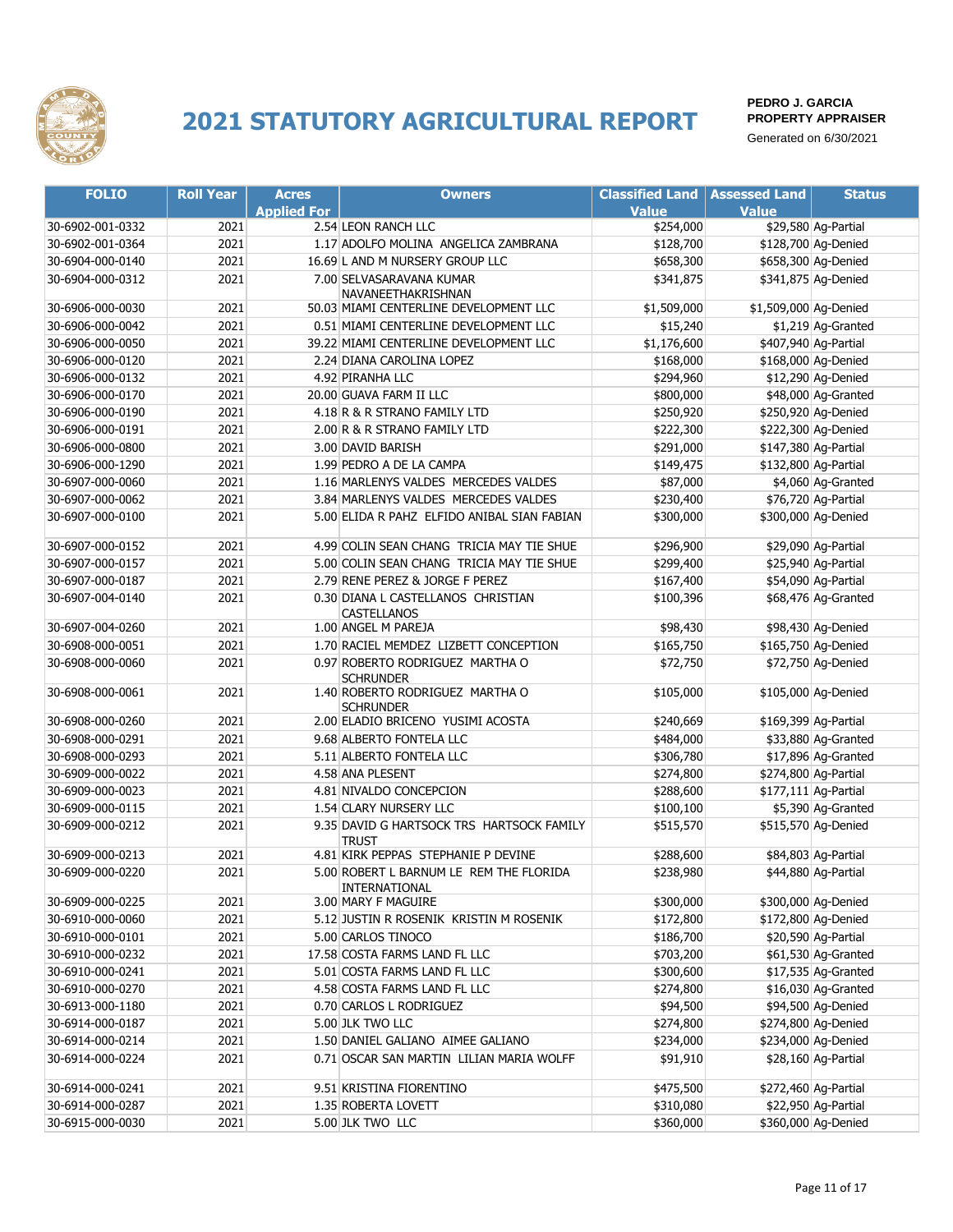

| <b>FOLIO</b>     | <b>Roll Year</b> | <b>Acres</b>       | <b>Owners</b>                                                          | <b>Classified Land</b> | <b>Assessed Land</b> | <b>Status</b>        |
|------------------|------------------|--------------------|------------------------------------------------------------------------|------------------------|----------------------|----------------------|
|                  |                  | <b>Applied For</b> |                                                                        | <b>Value</b>           | <b>Value</b>         |                      |
| 30-6915-000-0100 | 2021             |                    | 5.00 JLK TWO LLC                                                       | \$300,000              |                      | \$300,000 Ag-Denied  |
| 30-6915-000-0110 | 2021             |                    | 5.00 JLK TWO LLC                                                       | \$300,000              |                      | \$300,000 Ag-Denied  |
| 30-6915-000-0270 | 2021             |                    | 2.50 MARIA VILLANUEVA                                                  | \$187,500              |                      | \$173,915 Ag-Partial |
| 30-6915-000-0325 | 2021             |                    | 5.00 READY2GROW LLC                                                    | \$300,000              |                      | \$300,000 Ag-Denied  |
| 30-6915-000-0325 | 2021             |                    | 5.00 READY2GROW LLC                                                    | \$300,000              |                      | \$300,000 Ag-Denied  |
| 30-6915-000-0343 | 2021             |                    | 5.00 JULES PIERRE DIERICKX MAHALIA DIERICKX                            | \$330,000              |                      | \$291,580 Ag-Partial |
|                  |                  |                    |                                                                        |                        |                      |                      |
| 30-6915-000-0405 | 2021             |                    | 5.00 FERRADAS FAMILY FARM INC                                          | \$300,000              |                      | \$300,000 Ag-Denied  |
| 30-6915-000-0551 | 2021             |                    | 1.04 FERRADAS FAMILY FARM INC                                          | \$78,000               |                      | \$78,000 Ag-Denied   |
| 30-6915-000-0572 | 2021             |                    | 4.47 FERRADAS FAMILY FARM INC                                          | \$161,300              |                      | \$161,300 Ag-Denied  |
| 30-6916-001-0040 | 2021             |                    | 4.00 PHILIP POLACK &W KAREN POLACK                                     | \$300,000              |                      | \$177,395 Ag-Partial |
| 30-6916-001-0170 | 2021             |                    | 9.90 LOURDES BOSCH                                                     | \$544,500              |                      | \$85,125 Ag-Partial  |
| 30-6916-001-0450 | 2021             |                    | 5.00 MARTHA RODRIGUEZ EDGAR MICHAEL<br><b>RODRIGUEZ</b>                | \$300,000              |                      | \$300,000 Ag-Denied  |
| 30-6916-001-0870 | 2021             |                    | 4.03 MICHAEL WEBER                                                     | \$241,800              |                      | \$129,365 Ag-Partial |
| 30-6917-000-0101 | 2021             |                    | 2.73 ITZEL LIRA JONATHAN LIRA                                          | \$191,100              |                      | \$67,410 Ag-Partial  |
| 30-6917-000-0161 | 2021             |                    | 2.50 SANDY GUTIERREZ DREKE                                             | \$172,800              |                      | \$172,800 Ag-Denied  |
| 30-6917-000-0470 | 2021             |                    | 10.00 AHUJA FARMS LLC                                                  | \$500,000              |                      | \$500,000 Ag-Denied  |
| 30-6917-000-0471 | 2021             |                    | 5.00 AHUJA FARMS LLC                                                   | \$275,000              |                      | \$275,000 Ag-Denied  |
| 30-6917-000-0472 | 2021             |                    | 5.00 AHUJA FARMS LLC                                                   | \$275,000              |                      | \$275,000 Ag-Denied  |
| 30-6917-001-0011 | 2021             |                    | 1.97 YANIER MENA ARTEAGA TERESA MORENO                                 | \$137,900              |                      | \$137,900 Ag-Partial |
| 30-6918-000-0040 | 2021             |                    | <b>ERRERA</b><br>19.95 COSTA FARMS LAND FL LLC                         | \$698,250              |                      | \$104,160 Ag-Partial |
| 30-6918-000-0090 | 2021             |                    | 2.50 COSTA FARMS LAND FL LLC                                           | \$187,500              |                      | \$8,750 Ag-Granted   |
| 30-6918-000-0120 | 2021             |                    | 0.15 COSTA FARMS LAND FL LLC                                           |                        |                      | \$525 Ag-Granted     |
|                  |                  |                    |                                                                        | \$8,250                |                      |                      |
| 30-6918-000-0121 | 2021             |                    | 4.58 COSTA FARMS LAND FL LLC                                           | \$251,900              |                      | \$16,030 Ag-Granted  |
| 30-6918-000-0130 | 2021             |                    | 7.50 COSTA FARMS LAND FL LLC                                           | \$337,500              |                      | \$337,500 Ag-Denied  |
| 30-6918-000-0131 | 2021             |                    | 2.50 COSTA FARMS LAND FL LLC                                           | \$187,500              |                      | \$187,500 Ag-Denied  |
| 30-6918-000-0140 | 2021             |                    | 13.83 COSTA FARM LAND FL LLC                                           | \$484,050              |                      | \$48,405 Ag-Granted  |
| 30-6918-000-0142 | 2021             |                    | 3.16 COSTA FARMS LAND FL LLC                                           | \$173,800              |                      | \$32,175 Ag-Partial  |
| 30-6918-000-0150 | 2021             |                    | 10.00 COSTA FARMS LAND FL LLC                                          | \$350,000              |                      | \$79,100 Ag-Partial  |
| 30-6918-000-0362 | 2021             |                    | 7.00 AMADO ROMAN MESA YENEY                                            | \$276,800              |                      | \$17,300 Ag-Granted  |
| 30-6918-000-0390 | 2021             |                    | 10.00 VARCAMP REDLAND LLC                                              | \$385,650              |                      | \$107,885 Ag-Partial |
| 30-6918-000-0550 | 2021             |                    | 10.00 COSTA FARMS LAND FL LLC                                          | \$450,000              |                      | \$35,000 Ag-Granted  |
| 30-6919-000-0070 | 2021             |                    | 4.50 SPERJOHN BENJAMIN                                                 | \$247,500              |                      | \$151,950 Ag-Partial |
| 30-6919-000-0120 | 2021             |                    | 2.00 LUIS PEREZ PASTORA PEREZ                                          | \$150,000              |                      | \$144,280 Ag-Partial |
| 30-6919-000-0163 | 2021             |                    | 4.92 MARIA FELICIA ANDRADE                                             | \$270,820              |                      | \$270,820 Ag-Denied  |
| 30-6919-000-0170 | 2021             |                    | 0.28 GROGORY J MISLOW III                                              | \$71,820               |                      | \$71,820 Ag-Denied   |
| 30-6919-000-0340 | 2021             |                    | 2.50 FELIX D DUQUE                                                     | \$187,500              |                      | \$68,095 Ag-Partial  |
| 30-6920-000-0180 | 2021             |                    | 3.98 HUGO RENE OLIVARES                                                | \$257,400              |                      | \$257,400 Ag-Denied  |
| 30-6920-000-0300 | 2021             |                    | 2.50 JACOB FEDER                                                       | \$323,050              |                      | \$323,050 Ag-Denied  |
| 30-6920-000-0302 | 2021             |                    | 4.20 JUAN CARLOS ARROJO SANCHEZ AYME<br>ARROJO                         | \$273,000              |                      | \$141,125 Ag-Partial |
| 30-6920-000-0372 | 2021             |                    | 1.60 DUDLEY ROMEU PAOLA ERIKA PEREZ                                    | \$122,700              |                      | \$122,700 Ag-Denied  |
| 30-6921-000-0020 | 2021             |                    | 10.00 GREEN OPS FL LAND HOLDINGS LLC C/O IAN<br><b>G BACHEIKOV ESO</b> | \$466,090              |                      | \$21,940 Ag-Partial  |
| 30-6921-000-0021 | 2021             |                    | 10.00 GREEN OPS FL LAND HOLDINGS LLC C/O IAN<br><b>G BACHEIKOV ESO</b> | \$536,800              |                      | \$24,400 Ag-Granted  |
| 30-6921-000-0023 | 2021             |                    | 10.00 GREEN OPS FL LAND HOLDINGS LLC C/O IAN<br><b>G BACHEIKOV ESO</b> | \$536,250              |                      | \$42,225 Ag-Partial  |
| 30-6921-000-0070 | 2021             |                    | 1.50 STEPHEN D GREER KIMBERLY GREER                                    | \$180,600              |                      | \$180,600 Ag-Partial |
| 30-6921-000-0083 | 2021             |                    | 8.65 ALANAR AGRICULTURE LLC                                            | \$475,750              |                      | \$303,025 Ag-Partial |
| 30-6921-000-0135 | 2021             |                    | 5.00 CHRISTOPHER J CANNATA ALEXA LEE                                   | \$300,000              |                      | \$30,325 Ag-Partial  |
| 30-6921-000-0490 | 2021             |                    | <b>CANNATA</b><br>10.00 RBC TR CO DEL LTD SUCCESSOR TRS DAVID          | \$550,000              |                      | \$550,000 Ag-Denied  |
|                  |                  |                    | BRICENO IRREV SPC NEEDS TR                                             |                        |                      |                      |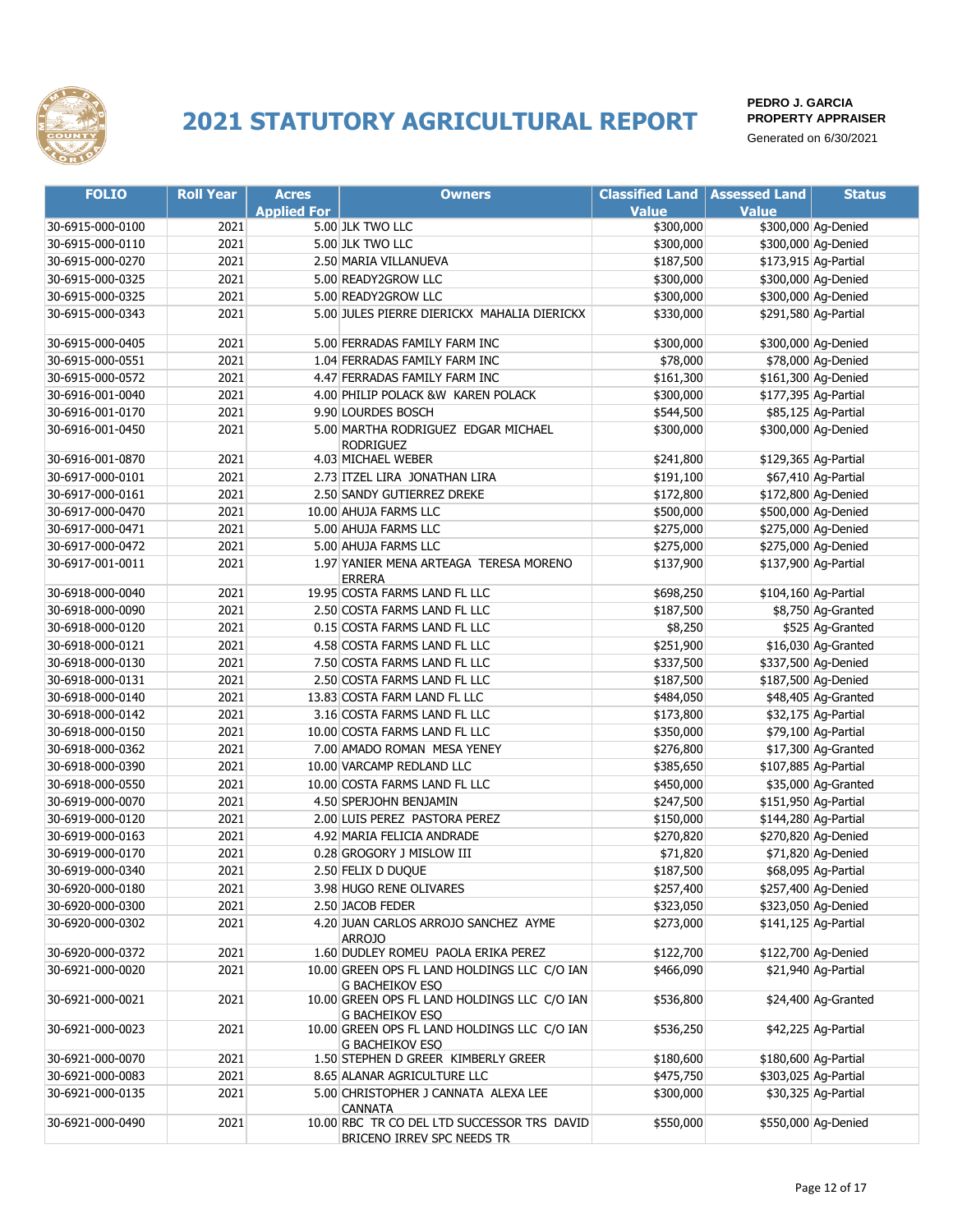

| <b>FOLIO</b>     | <b>Roll Year</b> | <b>Acres</b>       | <b>Owners</b>                                                    | <b>Classified Land</b> | <b>Assessed Land</b> | <b>Status</b>        |
|------------------|------------------|--------------------|------------------------------------------------------------------|------------------------|----------------------|----------------------|
|                  |                  | <b>Applied For</b> |                                                                  | <b>Value</b>           | <b>Value</b>         |                      |
| 30-6921-002-0030 | 2021             |                    | 0.90 LUIS ALEJANDRO CONCEPCION CHRISTINE<br>NICOLE CONCEPCION    | \$98,320               |                      | \$98,320 Ag-Denied   |
| 30-6922-000-0071 | 2021             |                    | 4.71 ELIZABETH MURRAY LE REM JOHN LUIS<br><b>LOPEZ</b>           | \$306,150              |                      | \$218,830 Ag-Denied  |
| 30-6922-000-0091 | 2021             |                    | 2.29 CARLOS M SANTOS NARBONA                                     | \$171,600              | \$171,600 Ag-Partial |                      |
| 30-6922-000-0240 | 2021             |                    | 3.00 ROY G GATON GOMEZ LOIS MARLIENE                             | \$225,000              |                      | \$225,000 Ag-Denied  |
|                  |                  |                    | PADILLA                                                          |                        |                      |                      |
| 30-6922-000-0310 | 2021             |                    | 2.50 JESUS A ARANGO                                              | \$187,500              |                      | \$75,850 Ag-Partial  |
| 30-6923-000-0160 | 2021             |                    | 1.21 PRINCETON LAND INVESTMENTS LLC                              | \$121,000              |                      | \$121,000 Ag-Denied  |
| 30-6923-000-0170 | 2021             |                    | 1.08 PRINCETON LAND INVESTMENTS LLC                              | \$341,970              |                      | \$341,970 Ag-Denied  |
| 30-6923-000-0180 | 2021             |                    | 2.33 PRINCETON LAND INVESTMENTS LLC                              | \$233,000              |                      | \$233,000 Ag-Denied  |
| 30-6924-000-0140 | 2021             |                    | 1.12 HECTOR GARCIA YELENE ACOSTA                                 | \$151,200              |                      | \$151,200 Ag-Denied  |
| 30-6924-000-0281 | 2021             |                    | 1.12 ORENCIO RODRIGUEZ MARIA A SANDINO                           | \$151,200              |                      | \$24,000 Ag-Partial  |
| 30-6924-000-0410 | 2021             |                    | 0.95 JAMES D CALAIS AMEY LYNNE CALAIS<br><b>TROUT</b>            | \$128,250              |                      | \$128,250 Ag-Denied  |
| 30-6924-000-0440 | 2021             |                    | 2.31 YONNY FIFFE ROSELL YANETSI CALZADILLA                       | \$231,525              |                      | \$231,525 Ag-Denied  |
| 30-6924-000-1400 | 2021             |                    | 1.16 IRIAN OBDULIO DIAZ LETICIA DIAZ                             | \$156,600              |                      | \$156,600 Ag-Denied  |
| 30-6924-000-1581 | 2021             |                    | 1.12 MARLENE Z A PEREZ MARTINEZ                                  | \$151,200              |                      | \$151,200 Ag-Denied  |
| 30-6925-000-0090 | 2021             |                    | 4.70 BLUE TANGO RENTALS LLC                                      | \$611,000              |                      | \$611,000 Ag-Partial |
| 30-6925-000-0120 | 2021             |                    | 3.65 BLUE TANGO RENTALS LLC                                      | \$474,500              |                      | \$474,500 Ag-Partial |
| 30-6925-000-0165 | 2021             |                    | 7.82 EPC SW264 LLC                                               | \$391,000              |                      | \$391,000 Ag-Denied  |
| 30-6925-000-0171 | 2021             |                    | 2.85 EPC SW264 LLC                                               | \$142,500              |                      | \$142,500 Ag-Denied  |
| 30-6927-001-0120 | 2021             |                    | 4.61 MORTON GLOSSER EST OF                                       | \$501,300              |                      | \$501,300 Ag-Denied  |
| 30-6927-005-0020 | 2021             |                    | 2.50 ALFLO SUNSET INC                                            | \$255,000              |                      | \$76,475 Ag-Partial  |
| 30-6928-000-0063 | 2021             |                    | 5.00 ACOSTA BRAIDS NURSERY INC                                   | \$358,150              |                      | \$358,150 Ag-Denied  |
| 30-6928-000-0335 | 2021             |                    | 1.00 CURRENT OWNER CURRENT OWNER                                 | \$101,200              |                      | \$59,575 Ag-Partial  |
| 30-6928-000-0377 | 2021             |                    | 4.89 JOHN E RANDOLPH SUSAN L RANDOLPH                            | \$317,525              |                      | \$317,525 Ag-Denied  |
| 30-6928-000-0392 | 2021             |                    | 4.01 FRANCISCO MALDONADO MARIA L<br><b>MALDONADO</b>             | \$260,650              |                      | \$260,650 Ag-Denied  |
| 30-6928-000-0460 | 2021             |                    | 9.00 JOSE GARCIA VIVIAN ROSA LLANES                              | \$550,000              |                      | \$104,478 Ag-Partial |
| 30-6928-001-0131 | 2021             |                    | 1.25 GERARDO VILLA OLGA L VILLA                                  | \$99,750               |                      | \$99,750 Ag-Denied   |
| 30-6929-000-0201 | 2021             |                    | 9.50 JAGAN NATH SUD TRS JAGAN NATH SUD LIV<br><b>TR</b>          | \$500,000              |                      | \$160,136 Ag-Partial |
| 30-6929-000-0230 | 2021             |                    | 5.00 ROCK & ROSE GROWERS LLC                                     | \$300,000              |                      | \$300,000 Ag-Partial |
| 30-6929-000-0271 | 2021             |                    | 4.10 PALMGROVE LLC                                               | \$283,200              |                      | \$90,726 Ag-Partial  |
| 30-6929-000-0331 | 2021             |                    | 4.23 GINLEY L SARDINAS GALBAN SUREYDI<br><b>SUAREZ RODRIGUEZ</b> | \$253,800              |                      | \$253,800 Ag-Denied  |
| 30-6930-000-0070 | 2021             |                    | 5.00 STEVE JEAN PHILIPPE TRS STEVE JEAN<br>PHILIPPE REV TR       | \$307,710              |                      | \$287,085 Ag-Partial |
| 30-6931-000-0075 | 2021             |                    | 5.00 ELIDA R PAHZ ELFIDO ANIBAL SIAN FABIAN                      | \$302,682              |                      | \$17,510 Ag-Granted  |
| 30-6931-000-0095 | 2021             |                    | 4.59 LUIS MARQUEZ                                                | \$277,695              |                      | \$277,695 Ag-Partial |
| 30-6931-000-0125 | 2021             |                    | 5.00 SATIN LEAF NURSERY INC                                      | \$302,500              |                      | \$46,000 Ag-Denied   |
| 30-6931-000-0241 | 2021             |                    | 8.50 DIAMOND I FARMS INC                                         | \$850,000              |                      | \$850,000 Ag-Denied  |
| 30-6931-000-0360 | 2021             |                    | 3.33 LAZARO G ALFONSO JTRS DAYLENA MATEO<br><b>JTRS</b>          | \$333,000              |                      | \$333,000 Ag-Partial |
| 30-6931-000-4240 | 2021             |                    | 1.25 ALEJANDRO RAVELO &W CRISTINA                                | \$180,900              |                      | \$180,900 Ag-Denied  |
| 30-6932-000-0080 | 2021             |                    | 5.00 MAYKELL RIANO MIRIALYS PRADO                                | \$182,480              |                      | \$182,480 Ag-Partial |
| 30-6932-000-0120 | 2021             |                    | 3.49 JOAO F BARREIRO MARIA G BARREIRO                            | \$209,400              |                      | \$145,000 Ag-Partial |
| 30-6933-000-0320 | 2021             |                    | 3.00 LEOBEIDYS SABATIER                                          | \$289,000              |                      | \$77,650 Ag-Partial  |
| 30-6933-004-0250 | 2021             |                    | 0.82 THREE BROTHERS TRUCKING LLC                                 | \$108,153              |                      | \$108,153 Ag-Denied  |
| 30-6936-000-0050 | 2021             |                    | 15.00 117 268 LLC                                                | \$870,000              |                      | \$33,000 Ag-Granted  |
| 30-6936-000-0060 | 2021             |                    | 10.00 117 268 LLC                                                | \$750,000              |                      | \$22,000 Ag-Granted  |
| 30-7006-000-0070 | 2021             |                    | 27.00 ORLANDO DIAZ TRS                                           | \$836,480              |                      | \$57,508 Ag-Granted  |
| 30-7801-000-0110 | 2021             |                    | 2.75 EDSON BORGES ANGELA BORGES                                  | \$211,500              |                      | \$211,500 Ag-Denied  |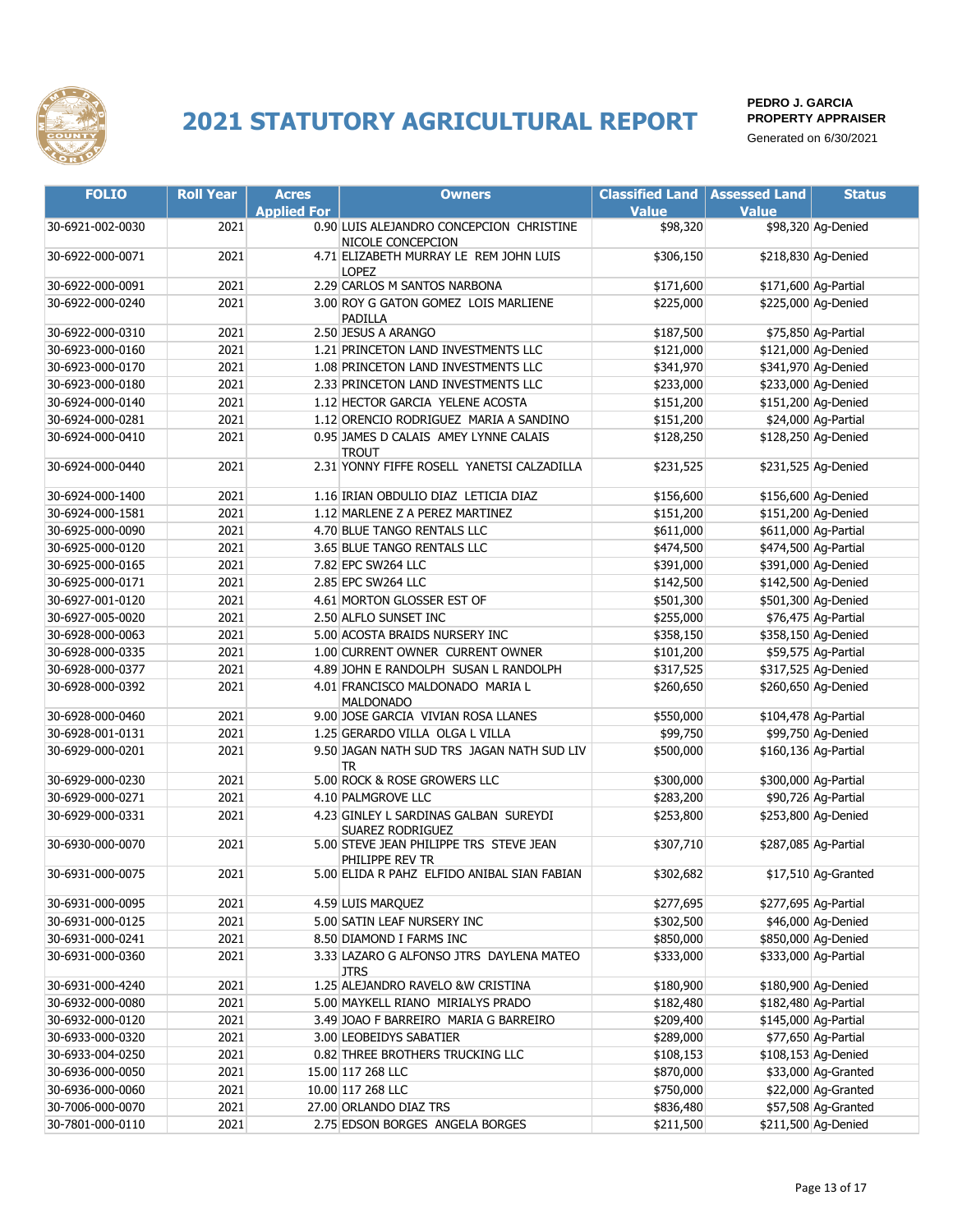

| <b>FOLIO</b>     | <b>Roll Year</b> | <b>Acres</b>       | <b>Owners</b>                                   | <b>Classified Land   Assessed Land</b> |              | <b>Status</b>        |
|------------------|------------------|--------------------|-------------------------------------------------|----------------------------------------|--------------|----------------------|
|                  |                  | <b>Applied For</b> |                                                 | <b>Value</b>                           | <b>Value</b> |                      |
| 30-7801-000-0321 | 2021             |                    | 4.29 GERALD G MAY SUE E MAY                     | \$214,500                              |              | \$52,680 Ag-Partial  |
| 30-7801-000-0492 | 2021             |                    | 0.29 EPIFANIO DARIAS MINERVA DARIAS             | \$69,036                               |              | \$69,036 Ag-Denied   |
| 30-7801-001-0042 | 2021             |                    | 0.50 CHARLOTTE COX CHRISTIAN COX                | \$60,445                               |              | \$60,445 Ag-Denied   |
| 30-7802-000-0173 | 2021             |                    | 5.00 DUNAGAN FAMILY FARMS INC                   | \$200,000                              |              | \$12,000 Ag-Granted  |
| 30-7802-000-0190 | 2021             |                    | 1.00 DUANIS LOPEZ                               | \$85,000                               |              | \$85,000 Ag-Denied   |
| 30-7802-000-0250 | 2021             |                    | 10.00 SIFUENTES FARMS INC                       | \$400,000                              |              | \$24,000 Ag-Granted  |
| 30-7803-000-0020 | 2021             |                    | 5.00 TODAYS PRODUCE CO                          | \$300,000                              |              | \$300,000 Ag-Granted |
| 30-7803-000-0021 | 2021             |                    | 5.00 TODAYS PRODUCE CO                          | \$300,000                              |              | \$300,000 Ag-Granted |
| 30-7803-000-0022 | 2021             |                    | 5.00 TODAYS PRODUCE CO                          | \$300,000                              |              | \$300,000 Ag-Granted |
| 30-7803-000-0025 | 2021             |                    | 5.00 TODAYS PRODUCE CO                          | \$300,000                              |              | \$300,000 Ag-Granted |
| 30-7803-000-0051 | 2021             |                    | 1.97 MANUEL G HERNANDEZ WENDY HERNANDEZ         | \$183,200                              |              | \$183,200 Ag-Partial |
| 30-7803-000-0292 | 2021             |                    | 1.04 FRANK HERNANDEZ GDN JUANA HERNANDEZ<br>GDN | \$74,100                               |              | \$48,803 Ag-Partial  |
| 30-7803-000-0310 | 2021             |                    | 5.00 HECTOR M MADRUGA ADRIANA SUNSHINE          | \$300,000                              |              | \$300,000 Ag-Partial |
| 30-7803-000-0352 | 2021             |                    | 1.00 ZAILET HERNANDEZ VEGA                      | \$86,450                               |              | \$86,450 Ag-Denied   |
| 30-7803-000-0381 | 2021             |                    | 20.00 VICTOR MANUEL SIFUENTES                   | \$800,000                              |              | \$800,000 Ag-Denied  |
| 30-7803-000-0640 | 2021             |                    | 4.27 291 AVERD LLC                              | \$256,140                              |              | \$256,140 Ag-Denied  |
| 30-7803-000-0690 | 2021             |                    | 1.29 DOMINGO A VALLADARES                       | \$122,550                              |              | \$18,025 Ag-Partial  |
| 30-7803-000-0720 | 2021             |                    | 1.29 JOSE DURAN OFELIA DURAN                    | \$122,550                              |              | \$84,590 Ag-Denied   |
| 30-7804-000-0070 | 2021             |                    | 20.00 NWF LAND II LLC                           | \$900,000                              |              | \$48,000 Ag-Granted  |
| 30-7804-000-0085 | 2021             |                    | 20.00 NWF LAND II LLC                           | \$900,000                              |              | \$48,000 Ag-Granted  |
| 30-7804-000-0311 | 2021             |                    | 5.00 DIAMOND I FARMS INC                        | \$331,450                              |              | \$331,450 Ag-Denied  |
| 30-7804-000-0312 | 2021             |                    | 5.00 DIAMOND I FARMS INC                        | \$331,450                              |              | \$331,450 Ag-Denied  |
| 30-7804-001-0055 | 2021             |                    | 5.00 AUSTIN N ACCURSIO ALLIE ACCURSIO           | \$339,780                              |              | \$11,650 Ag-Granted  |
| 30-7807-000-0036 | 2021             |                    | 2.51 SAUL ALFONSO DAISY ALFONSO                 | \$75,300                               |              | \$8,785 Ag-Granted   |
| 30-7807-000-0038 | 2021             |                    | 2.51 LUIS AREVALO JR MARIA LUZ AREVALO          | \$90,360                               |              | \$73,460 Ag-Partial  |
| 30-7809-000-0073 | 2021             |                    | 5.00 SEDDHACHAN INVESTMENTS LLC                 | \$250,000                              |              | \$250,000 Ag-Denied  |
| 30-7809-000-0074 | 2021             |                    | 5.00 SEDDHACHAN INVESTMENTS LLC                 | \$250,000                              |              | \$250,000 Ag-Denied  |
| 30-7809-000-0220 | 2021             |                    | 15.00 REDLAND 15 CORPORATION                    | \$450,000                              |              | \$37,500 Ag-Granted  |
| 30-7809-000-0245 | 2021             |                    | 4.88 JANICE WONG                                | \$244,000                              |              | \$12,200 Ag-Granted  |
| 30-7809-001-0010 | 2021             |                    | 4.00 VINCENT OCUTO &W SUZANNE                   | \$190,000                              |              | \$190,000 Ag-Denied  |
| 30-7810-000-0091 | 2021             |                    | 1.25 NATHAN OSBORNE                             | \$106,400                              |              | \$55,525 Ag-Partial  |
| 30-7810-000-0220 | 2021             |                    | 5.00 NATALIE ANDERSON                           | \$275,000                              |              | \$275,000 Ag-Denied  |
| 30-7810-000-0225 | 2021             |                    | 3.00 NATALIE ANDERSON                           | \$275,000                              |              | \$275,000 Ag-Denied  |
| 30-7810-000-0334 | 2021             |                    | 5.00 ARTURO RUBIO LE GRACIELA LIMON LE          | \$275,000                              |              | \$28,250 Ag-Partial  |
| 30-7810-001-0060 | 2021             |                    | 0.50 30100SWGT HOLDINGS LLC                     | \$114,390                              |              | \$114,390 Ag-Denied  |
| 30-7811-000-0143 | 2021             |                    | 1.13 JANY MORALES GONZALEZ                      | \$129,950                              |              | \$129,950 Ag-Denied  |
| 30-7814-000-0100 | 2021             |                    | 4.74 TREO FARMS LLC                             | \$521,400                              |              | \$11,376 Ag-Granted  |
| 30-7814-000-0202 | 2021             |                    | 2.02 TREO FARMS LLC                             | \$222,200                              |              | \$222,200 Ag-Denied  |
| 30-7814-000-0240 | 2021             |                    | 1.58 FRANCISCA E MOREJON                        | \$197,500                              |              | \$197,500 Ag-Denied  |
| 30-7814-000-0340 | 2021             |                    | 2.35 SERGIO LORENZO PEDRERO                     | \$258,500                              |              | \$91,875 Ag-Partial  |
| 30-7814-000-0353 | 2021             |                    | 1.25 SERGIO LORENZO PEDRERO                     | \$156,250                              |              | \$156,250 Ag-Partial |
| 30-7814-000-0430 | 2021             |                    | 3.00 ARNULFO GUEVERA OLGA Y MAZARIEGOS          | \$459,800                              |              | \$459,800 Ag-Partial |
| 30-7815-000-0110 | 2021             |                    | <b>VELASOUEZ</b><br>5.00 QUALITY GROVE INC      | \$268,950                              |              | \$12,225 Ag-Granted  |
| 30-7815-000-0161 | 2021             |                    | 6.41 YASMINA BALART                             | \$352,550                              |              | \$352,550 Ag-Denied  |
| 30-7816-000-0010 | 2021             |                    | 200.75 VBBB217 LLC                              | \$6,022,500                            |              | \$501,875 Ag-Granted |
| 30-7816-000-0054 | 2021             |                    | 5.00 AMAR S PATEL SHALINI R PATEL               | \$225,000                              |              | \$173,125 Ag-Partial |
| 30-7816-000-0056 | 2021             |                    | 5.00 FRANCISCO J DEVARONA BETTY C               | \$232,650                              |              | \$101,750 Ag-Partial |
|                  |                  |                    | <b>DEVARONA</b>                                 |                                        |              |                      |
| 30-7816-000-0230 | 2021             |                    | 5.84 SONY CHET SIDETH CHET                      | \$262,800                              |              | \$262,800 Ag-Denied  |
| 30-7816-000-0330 | 2021             |                    | 1.45 SAYLA P PITH CHHOUKSAR PRAING              | \$108,750                              |              | \$3,625 Ag-Granted   |
| 30-7816-000-0560 | 2021             |                    | 1.31 BENJAMIN DAVID HOWARD                      | \$98,250                               |              | \$98,250 Ag-Denied   |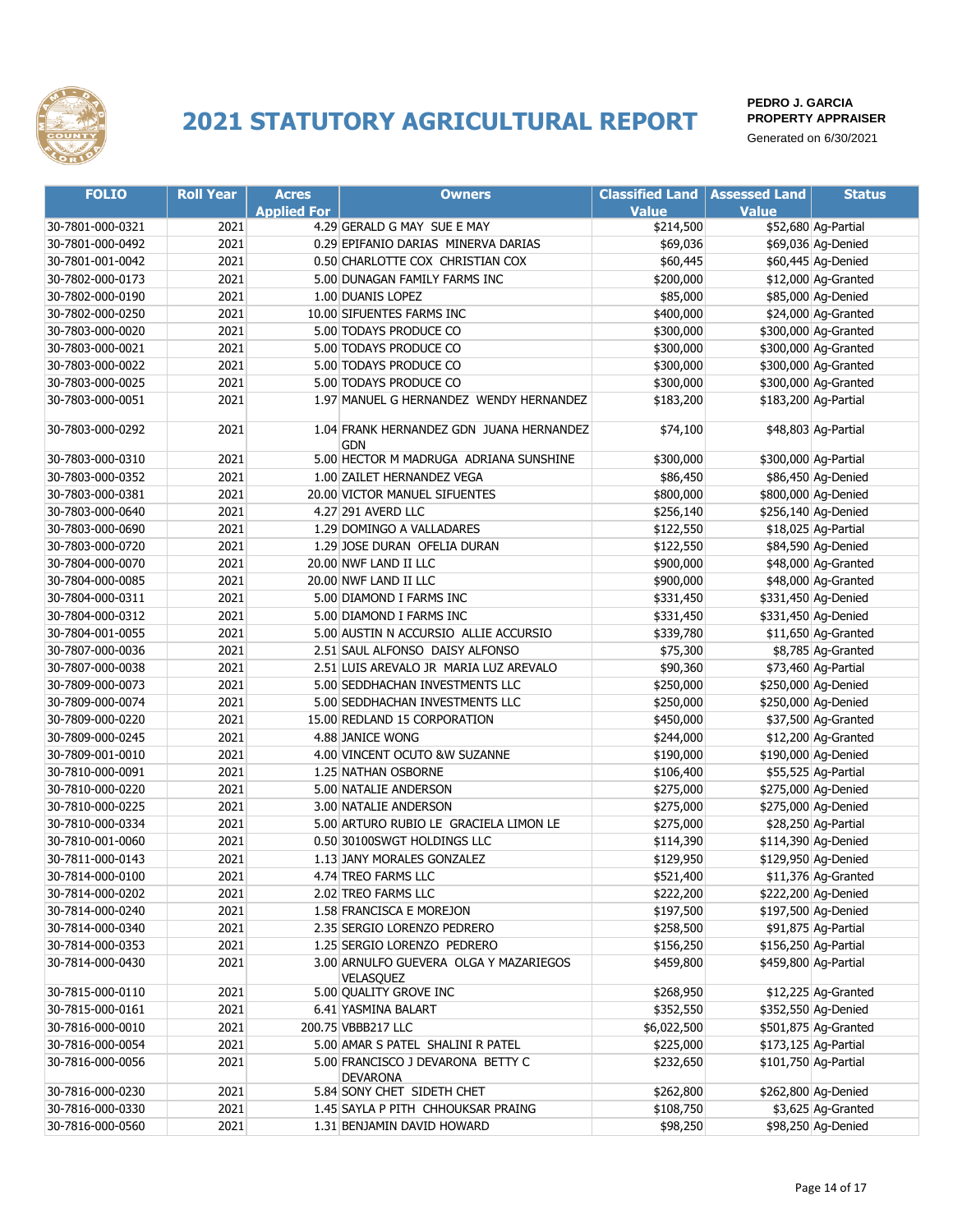

| <b>FOLIO</b>     | <b>Roll Year</b> | <b>Acres</b>       | <b>Owners</b>                                                            | <b>Classified Land   Assessed Land</b> |                       | <b>Status</b>        |
|------------------|------------------|--------------------|--------------------------------------------------------------------------|----------------------------------------|-----------------------|----------------------|
|                  |                  | <b>Applied For</b> |                                                                          | <b>Value</b>                           | <b>Value</b>          |                      |
| 30-7817-000-0010 | 2021             |                    | 5.06 WANG WANG ENTERPRISES INC                                           | \$202,480                              |                       | \$202,480 Ag-Denied  |
| 30-7817-000-0013 | 2021             |                    | 5.06 WANG WANG ENTERPRISES INC                                           | \$202,480                              |                       | \$202,480 Ag-Denied  |
| 30-7817-000-0048 | 2021             |                    | 20.25 WONGS GROVE INC                                                    | \$607,485                              |                       | \$403,160 Ag-Partial |
| 30-7817-000-0240 | 2021             |                    | 4.77 WANG WANG ENTERPRISES INC                                           | \$190,800                              |                       | \$190,800 Ag-Denied  |
| 30-7818-000-0011 | 2021             |                    | 4.96 CARLOS SANTANDER                                                    | \$148,800                              |                       | \$148,800 Ag-Denied  |
| 30-7818-000-0641 | 2021             |                    | 1.83 KEVIN PATRICK BARBER                                                | \$54,900                               |                       | \$10,625 Ag-Partial  |
| 30-7818-000-0642 | 2021             |                    | 2.33 KEVIN PATRICK BARBER                                                | \$69,900                               |                       | \$7,200 Ag-Partial   |
| 30-7819-000-0010 | 2021             |                    | 40.39 F AND T FARMS INC LEONARD TALARICO<br><b>TRS</b>                   | \$1,009,750                            |                       | \$96,936 Ag-Granted  |
| 30-7819-000-0060 | 2021             |                    | 20.20 JACINTO S FARM INC L AND M FARMS LLC                               | \$504,875                              |                       | \$96,601 Ag-Partial  |
| 30-7820-000-0010 | 2021             |                    | 4.69 A S ORNAMENTAL NURSERY CORP                                         | \$152,425                              |                       | \$152,425 Ag-Denied  |
| 30-7820-000-0680 | 2021             |                    | 0.00 MARVELS TREE FARM LLC                                               | \$211,500                              |                       | \$41,350 Ag-Partial  |
| 30-7820-000-2390 | 2021             |                    | 5.08 MING YING LI                                                        | \$228,600                              |                       | \$12,700 Ag-Granted  |
| 30-7821-000-0037 | 2021             |                    | 4.73 OSVANY RODRIGUEZ                                                    | \$212,625                              |                       | \$43,475 Ag-Partial  |
| 30-7821-000-0080 | 2021             |                    | 0.70 JOSE ENRIQUE SANCHEZ DIAZ YANAY<br>PILOTO                           | \$74,620                               |                       | \$74,620 Ag-Denied   |
| 30-7821-000-0190 | 2021             |                    | 1.00 ORNAMENTAL PLANT AND LINERS INC                                     | \$49,980                               |                       | \$49,980 Ag-Denied   |
| 30-7821-000-0500 | 2021             |                    | 2.33 REYNIER HERNANDEZ                                                   | \$128,150                              |                       | \$128,150 Ag-Denied  |
| 30-7821-000-0510 | 2021             |                    | 2.33 REYNIER HERNANDEZ                                                   | \$128,150                              |                       | \$128,150 Ag-Denied  |
| 30-7821-000-2180 | 2021             |                    | 4.38 MD FARM 2 LLC                                                       | \$196,920                              |                       | \$196,920 Ag-Denied  |
| 30-7822-000-0270 | 2021             |                    | 2.12 FRANCISCO PEREZ                                                     | \$190,440                              |                       | \$5,534 Ag-Granted   |
| 30-7823-002-0020 | 2021             |                    | 2.33 RETO WEST INVESTMENTS LLC                                           | \$209,700                              |                       | \$209,700 Ag-Denied  |
| 30-7823-002-0025 | 2021             |                    | 2.50 RETO WEST INVESTMENTS LLC                                           | \$225,000                              |                       | \$225,000 Ag-Denied  |
| 30-7823-002-0030 | 2021             |                    | 5.00 RETO WEST INVESTMENTS LLC                                           | \$300,000                              |                       | \$300,000 Ag-Denied  |
| 30-7823-003-0162 | 2021             |                    | 0.89 JOSE L FUENTES LAURA FUENTES                                        | \$148,236                              |                       | \$113,542 Ag-Partial |
| 30-7827-000-0380 | 2021             |                    | 10.00 MANDALA COMPANY INVESTMENTS LLC                                    | \$400,000                              |                       | \$25,000 Ag-Granted  |
| 30-7827-000-0390 | 2021             |                    | 10.00 MANDALA COMPANY INVESTMENTS LLC                                    | \$400,000                              |                       | \$25,000 Ag-Granted  |
| 30-7827-001-0010 | 2021             |                    | 55.25 MANDALA COMPANY INVESTMENTS LLC                                    | \$1,243,125                            |                       | \$138,125 Ag-Granted |
| 30-7828-000-0780 | 2021             |                    | 1.11 GLEIVIS NIZ CABRERA                                                 | \$61,050                               |                       | \$61,050 Ag-Denied   |
| 30-7828-000-1110 | 2021             |                    | 1.20 EMILIO MATOS PROVIDENCIA ROJAS<br><b>CABRERA</b>                    | \$66,000                               |                       | \$66,000 Ag-Denied   |
| 30-7828-000-1490 | 2021             |                    | 1.00 JONATHAN AIRADO CHRISTINA AIRADO                                    | \$58,850                               |                       | \$58,850 Ag-Denied   |
| 30-7828-003-0010 | 2021             |                    | 3.32 JMAR TRUCKING CORP                                                  | \$83,000                               |                       | \$83,000 Ag-Denied   |
| 30-7829-000-0460 | 2021             |                    | 4.32 305 GROWERS LLC                                                     | \$172,800                              |                       | \$172,800 Ag-Denied  |
| 30-7829-000-0470 | 2021             |                    | 5.00 S AND P FARM LLC                                                    | \$172,800                              |                       | \$10,800 Ag-Granted  |
| 30-7829-000-0490 | 2021             |                    | 4.83 SDCH 5 LLC                                                          | \$193,200                              |                       | \$193,200 Ag-Denied  |
| 30-7829-000-0510 | 2021             |                    | 4.33 P J ASOCIADOS 77 CA                                                 | \$173,200                              |                       | \$173,200 Ag-Denied  |
| 30-7829-000-0550 | 2021             |                    | 5.00 RPSD LLC                                                            | \$200,000                              |                       | \$200,000 Ag-Denied  |
| 30-7829-000-0570 | 2021             |                    | 4.32 PZB4 LLC                                                            | \$172,800                              |                       | \$172,800 Ag-Denied  |
| 30-7829-000-0580 | 2021             |                    | 4.44 348 HOUSE LLC                                                       | \$177,600                              |                       | \$177,600 Ag-Denied  |
| 30-7829-000-0590 | 2021             |                    | 4.37 SDCH 3 LLC                                                          | \$174,800                              |                       | \$174,800 Ag-Denied  |
| 30-7829-000-0640 | 2021             |                    | 5.00 HERIBERTO CAZANAS MAGALY SOSA                                       | \$166,400                              |                       | \$166,400 Ag-Denied  |
| 30-7829-000-0740 | 2021             |                    | 4.60 SDCH 1 LLC                                                          | \$184,000                              |                       | \$184,000 Ag-Denied  |
| 30-7829-000-0750 | 2021             |                    | 4.32 SDCH 2 LLC                                                          | \$184,000                              |                       | \$184,000 Ag-Denied  |
| 30-7829-000-0790 | 2021             |                    | 4.61 MARTINEZ LOPEZ FARM LLC                                             | \$184,400                              |                       | \$184,400 Ag-Denied  |
| 30-7832-000-0030 | 2021             |                    | 160.00 KRUPALU INC                                                       | \$2,097,000                            | \$2,097,000 Ag-Denied |                      |
| 30-7832-000-0040 | 2021             |                    | 157.88 KRUPALU INC                                                       |                                        |                       |                      |
|                  |                  |                    |                                                                          | \$2,061,238                            | \$2,061,238 Ag-Denied |                      |
| 30-7833-000-0053 | 2021             |                    | 5.00 SETHA CHUOP VANN CHHEANG<br>2.00 ARIEL WALDEMAR FUENTES LOPEZ JENNY | \$200,000                              |                       | \$12,500 Ag-Granted  |
| 30-7833-000-1700 | 2021             |                    | <b>CHAN</b>                                                              | \$99,200                               |                       | \$99,200 Ag-Denied   |
| 30-7833-000-1950 | 2021             |                    | 5.00 ELOY MARTINEZ ANA MARTINEZ                                          | \$200,800                              |                       | \$200,800 Ag-Partial |
| 30-7833-001-0100 | 2021             |                    | 3.04 SEASONS GREEN PRODUCE LLC                                           | \$121,760                              |                       | \$121,760 Ag-Denied  |
| 30-7834-000-0165 | 2021             |                    | 27.47 RADHE FARMS LLC                                                    | \$961,450                              |                       | \$961,450 Ag-Denied  |
| 30-7834-000-0168 | 2021             |                    | 10.00 2 K FARM LLC                                                       | \$350,000                              |                       | \$25,000 Ag-Granted  |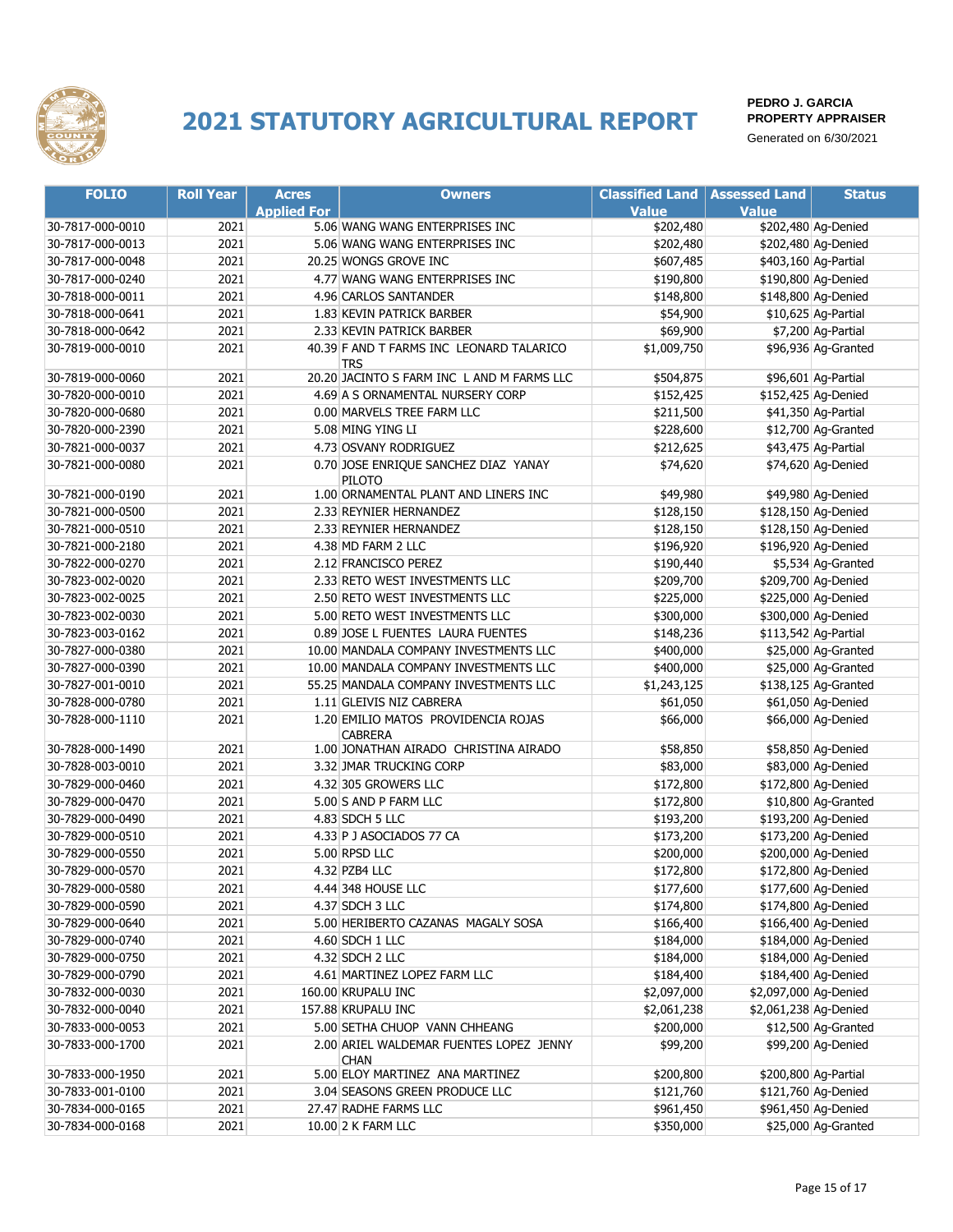

| <b>FOLIO</b>     | <b>Roll Year</b> | <b>Acres</b>       | <b>Owners</b>                                              | <b>Classified Land   Assessed Land</b> |              | <b>Status</b>        |
|------------------|------------------|--------------------|------------------------------------------------------------|----------------------------------------|--------------|----------------------|
|                  |                  | <b>Applied For</b> |                                                            | <b>Value</b>                           | <b>Value</b> |                      |
| 30-7835-000-0170 | 2021             |                    | 5.00 BRIAN HUU NGUYEN KIMCHI NGUYEN                        | \$200,000                              |              | \$200,000 Ag-Denied  |
| 30-7835-000-0290 | 2021             |                    | 10.00 SOPHARY OURN VARIN OURN                              | \$350,000                              |              | \$350,000 Ag-Denied  |
| 30-7835-000-0330 | 2021             |                    | 10.00 SOPHARY OURN VARIN OURN                              | \$350,000                              |              | \$350,000 Ag-Denied  |
| 30-7835-000-0401 | 2021             |                    | 4.77 SOPHARY OURN VARIN OURN                               | \$190,800                              |              | \$190,800 Ag-Denied  |
| 30-7836-000-0261 | 2021             |                    | 2.39 ADAN ISAIAS GONZALEZ FUENTES LISVI                    | \$95,600                               |              | \$8,365 Ag-Granted   |
|                  |                  |                    | ORANI GUZMAN                                               |                                        |              |                      |
| 30-7904-000-0450 | 2021             |                    | 1.10 HENRY ESAU GARCIA GALINDO ADRIANA<br><b>SANCHEZ</b>   | \$92,400                               |              | \$92,400 Ag-Denied   |
| 30-7905-000-0023 | 2021             |                    | 2.50 EUREKA GARDENS LLC                                    | \$388,530                              |              | \$388,530 Ag-Granted |
| 30-7905-000-0291 | 2021             |                    | 2.20 ATR FINANCIAL LLC                                     | \$353,246                              |              | \$353,246 Ag-Denied  |
| 30-7905-001-0060 | 2021             |                    | 0.38 JESUS A GUTIERREZ                                     | \$33,750                               |              | \$33,750 Ag-Denied   |
| 30-7906-004-0020 | 2021             |                    | 5.05 RAMON J RODRIGUEZ XIOMARA PRATS                       | \$546,000                              |              | \$514,375 Ag-Denied  |
|                  |                  |                    | <b>RODRIGUEZ</b>                                           |                                        |              |                      |
| 30-7906-007-0010 | 2021             |                    | 1.03 LAZ ESTRADA GERALDINE BRENDA ESTRADA                  | \$107,485                              |              | \$53,795 Ag-Partial  |
| 30-7907-000-0210 | 2021             |                    | 2.00 RLAD LLC                                              | \$371,875                              |              | \$371,875 Ag-Denied  |
| 30-8804-000-0050 | 2021             |                    | 1.48 VARIN S OURN SOPHARY M OURN                           | \$81,400                               |              | \$3,552 Ag-Granted   |
| 30-8804-000-0060 | 2021             |                    | 1.27 VARIN S OURN SOPHARY M OURN                           | \$69,850                               |              | \$3,048 Ag-Granted   |
| 30-8804-000-1240 | 2021             |                    | 2.37 THANG Q DANG MINH TRAN T DANG                         | \$82,950                               |              | \$5,925 Ag-Granted   |
| 30-8804-000-1250 | 2021             |                    | 2.37 THANG Q DANG MINH TRAN T DANG                         | \$82,950                               |              | \$5,925 Ag-Granted   |
| 30-8804-000-1260 | 2021             |                    | 2.37 THANG Q DANG MINH TRAN T DANG                         | \$82,950                               |              | \$5,925 Ag-Granted   |
| 30-8804-000-1320 | 2021             |                    | 2.37 ANNA M LAROCCA TRS ANNA M LAROCCA                     | \$82,950                               |              | \$82,950 Ag-Denied   |
| 30-8804-000-1330 | 2021             |                    | <b>REV TRUST</b><br>2.37 ANNA M LAROCCA TRS ANNA M LAROCCA | \$82,950                               |              | \$82,950 Ag-Denied   |
|                  |                  |                    | <b>REV TR</b>                                              |                                        |              |                      |
| 30-8804-000-1630 | 2021             |                    | 2.40 OSVANY RODRIGUEZ                                      | \$84,000                               |              | \$7,625 Ag-Partial   |
| 30-8804-000-1640 | 2021             |                    | 2.40 OSVANY RODRIGUEZ                                      | \$84,000                               |              | \$6,000 Ag-Granted   |
| 30-8804-000-1850 | 2021             |                    | 2.26 MICHAEL R FINOCCHIARO                                 | \$79,100                               |              | \$79,100 Ag-Granted  |
| 30-8804-000-1860 | 2021             |                    | 2.26 CARMEN TALARICO LE MICHELE TALARICO<br>LE             | \$79,100                               |              | \$79,100 Ag-Granted  |
| 30-8804-000-1870 | 2021             |                    | 2.26 DINA FINOCCHARO                                       | \$79,100                               |              | \$79,100 Ag-Granted  |
| 30-8804-000-1880 | 2021             |                    | 1.92 SALVATORE FINOCCHIARO TRS SALVATORE                   | \$67,200                               |              | \$67,200 Ag-Granted  |
| 30-8804-000-1930 | 2021             |                    | FINOCCHIARO REV TR<br>1.35 GEORGE E WILHELM II             | \$70,875                               |              | \$70,875 Ag-Denied   |
| 30-8804-000-2480 | 2021             |                    | 2.24 ASCENCION PONCE OLGA PONCE                            | \$94,080                               |              | \$34,790 Ag-Partial  |
| 30-8804-000-2490 | 2021             |                    | 1.77 ASCENCION PONCE OLGA PONCE                            | \$73,920                               |              | \$36,575 Ag-Partial  |
| 30-8809-000-0030 | 2021             |                    | 10.00 SALVATORE FINOCCHIARO TRS SALVATORE                  | \$210,000                              |              | \$210,000 Ag-Granted |
|                  |                  |                    | FINOCCHIARO REVOC TR                                       |                                        |              |                      |
| 30-8809-000-0800 | 2021             |                    | 2.44 R & R STRANO FAMILY LTD                               | \$67,100                               |              | \$67,100 Ag-Denied   |
| 30-8809-000-0820 | 2021             |                    | 2.44 R & R STRANO FAMILY LTD                               | \$67,100                               |              | \$67,100 Ag-Denied   |
| 30-8809-000-1040 | 2021             |                    | 2.44 R AND R STRANO FAMILY LTD                             | \$67,100                               |              | \$5,856 Ag-Granted   |
| 30-8809-000-1060 | 2021             |                    | 2.44 R AND R STRANO FAMILY LTD                             | \$67,100                               |              | \$5,856 Ag-Granted   |
| 30-8809-000-1100 | 2021             |                    | $2.50$ QI MA                                               | \$67,100                               |              | \$14,335 Ag-Partial  |
| 30-8809-000-1210 | 2021             |                    | 1.63 LONG LE KELLY LE                                      | \$52,975                               |              | \$52,975 Ag-Denied   |
| 30-8809-000-1220 | 2021             |                    | 1.41 LONG LE KELLY LE                                      | \$45,825                               |              | \$45,825 Ag-Denied   |
| 30-8809-000-1290 | 2021             |                    | 35.00 SOUTH TIP LAND LLC                                   | \$875,000                              |              | \$875,000 Ag-Granted |
| 30-8809-000-1370 | 2021             |                    | 17.50 SOUTH TIP LAND LLC                                   | \$437,500                              |              | \$437,500 Ag-Granted |
| 30-8809-000-1390 | 2021             |                    | 17.50 SOUTH TIP LAND LLC                                   | \$437,500                              |              | \$437,500 Ag-Granted |
| 30-8809-000-1520 | 2021             |                    | 1.31 SOUTH TIP LAND LLC                                    | \$58,950                               |              | \$58,950 Ag-Granted  |
| 30-8809-000-1530 | 2021             |                    | 1.30 SOUTH TIP LAND LLC                                    | \$68,828                               |              | \$68,828 Ag-Partial  |
| 30-8809-000-1540 | 2021             |                    | 1.30 SOUTH TIP LAND LLC                                    | \$58,500                               |              | \$58,500 Ag-Granted  |
| 30-8809-000-1550 | 2021             |                    | 1.30 SOUTH TIP LAND LLC                                    | \$58,500                               |              | \$58,500 Ag-Granted  |
| 30-8809-000-1740 | 2021             |                    | 2.32 SOUTH TIP LAND LLC                                    | \$63,800                               |              | \$63,800 Ag-Partial  |
| 30-8809-000-1750 | 2021             |                    | 2.36 SOUTH TIP LAND LLC                                    | \$64,900                               |              | \$64,900 Ag-Granted  |
| 30-8811-000-0181 | 2021             |                    | 2.00 MARIA DEL CARMEN CALVO MARTINEZ                       | \$24,000                               |              | \$24,000 Ag-Denied   |
| 30-8904-001-0910 | 2021             |                    | 10.00 ELEYVITA S A                                         | \$34,195                               |              | \$34,195 Ag-Denied   |
|                  |                  |                    |                                                            |                                        |              |                      |